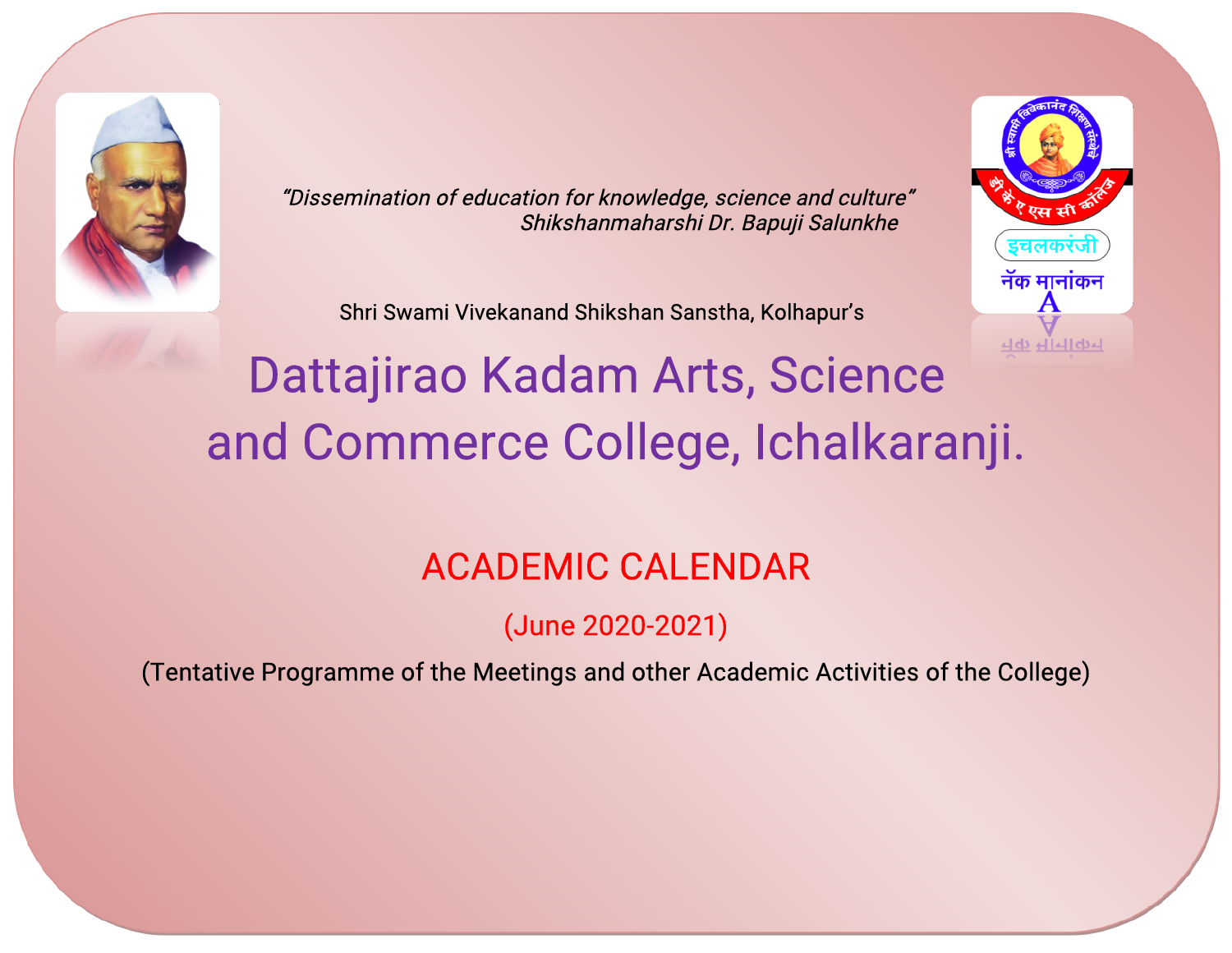#### Shri Swami Vivekanand Shikshan Sanstha, Kolhapur's

# Dattajirao Kadam Arts, Science and Commerce College, Ichalkaranji.

Tentative Program of the Meetings and other Academic Activities of the College

June-2020

| <b>SUNDAY</b>                                                      | <b>MONDAY</b>                                                                                                                                                                    | <b>TUESDAY</b>                                                                                                                                           | <b>WEDNESDAY</b>                                                                           | <b>THURSDAY</b>                                                                   | <b>FRIDAY</b>                                                               | <b>SATURDAY</b>                                                                                                                         |
|--------------------------------------------------------------------|----------------------------------------------------------------------------------------------------------------------------------------------------------------------------------|----------------------------------------------------------------------------------------------------------------------------------------------------------|--------------------------------------------------------------------------------------------|-----------------------------------------------------------------------------------|-----------------------------------------------------------------------------|-----------------------------------------------------------------------------------------------------------------------------------------|
|                                                                    |                                                                                                                                                                                  | $\overline{2}$                                                                                                                                           | 3                                                                                          | 4                                                                                 | 5                                                                           | $6\phantom{1}6$                                                                                                                         |
| $\overline{7}$                                                     | 8                                                                                                                                                                                | 9<br>Dr. Bapuji<br>Salunkhe Jayanti                                                                                                                      | 10                                                                                         | 11                                                                                | 12                                                                          | 13                                                                                                                                      |
| 14                                                                 | 15                                                                                                                                                                               | 16                                                                                                                                                       | 17                                                                                         | 18                                                                                | 19                                                                          | 20                                                                                                                                      |
| 21<br>NCC<br>Celebration<br>of<br>International<br><b>Yoga Day</b> | 22<br><b>First Term Starts</b><br>(UG)<br><b>Admission</b><br>Committee<br>Meeting<br><b>BCA Admission</b><br>Promotion<br><b>Cultural Dept.</b><br>Rashtramata<br>Jijau Jayanti | 23<br>Time-Table<br>Committee<br>Meeting<br>Dept of Hindi<br>Role of Admission<br>Committee<br>Dept of Physics<br>Syllabus &<br>Workload<br>Distribution | 24<br><b>All Dept Faculty</b><br>wise Meeting<br>BCA , Admission<br>Promotion &<br>Process | 25<br><b>All Dept Workload</b><br>distribution<br><b>BCA Dept Lession</b><br>Plan | 26<br><b>Dept of History</b><br>Cha.Shahu<br>Maharaj Jayanti<br>Celebration | 27<br>Dept of Hindi<br><b>Students Guidance &amp;</b><br>Wellcome<br><b>Dept of Electronics</b><br>Staff meeting syllabus<br>Discussion |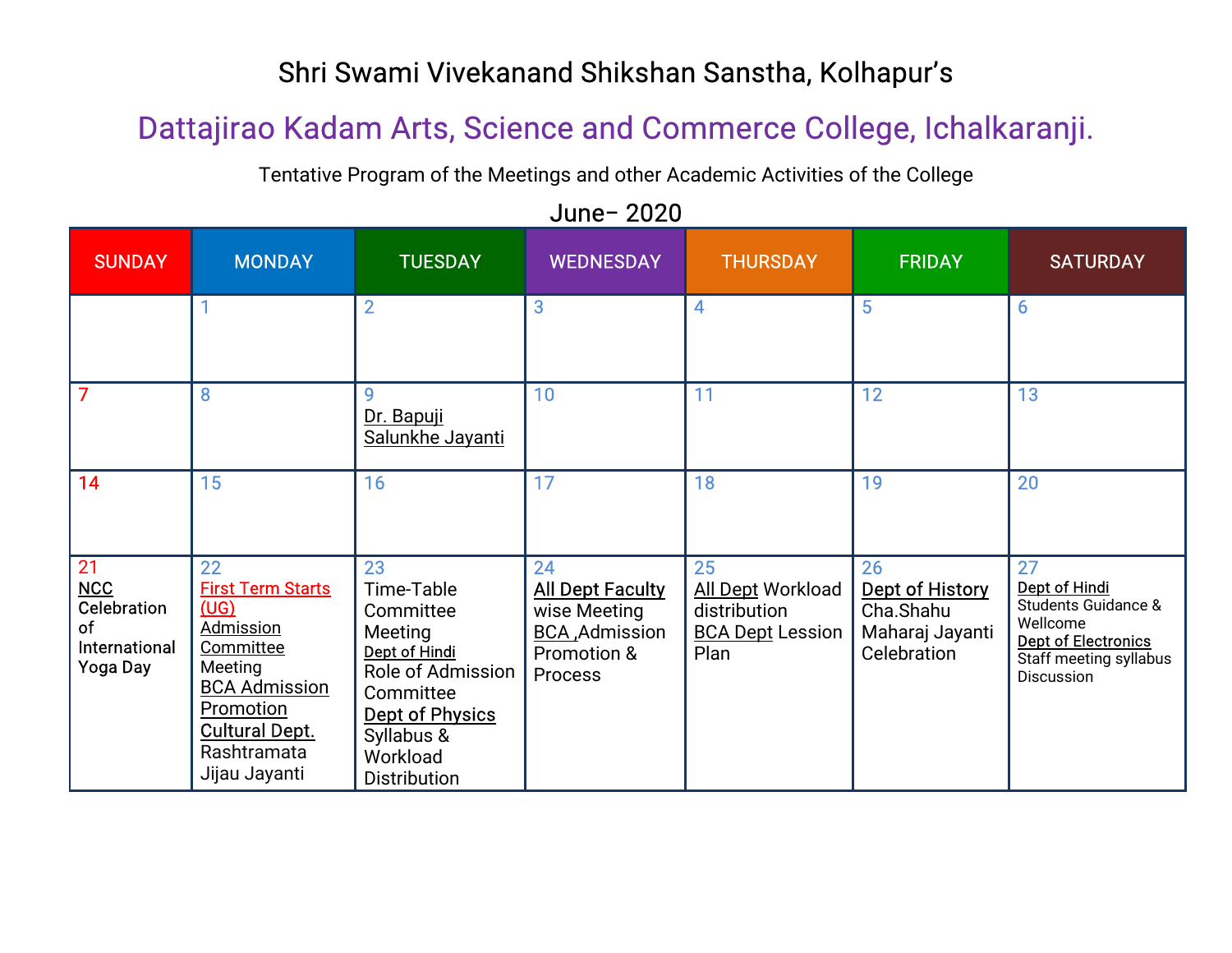| 28 |                                        | 30                              |  |  |
|----|----------------------------------------|---------------------------------|--|--|
|    | <b>Library Dept</b><br>Orientation for | Dept of Botany<br>Syllabus &    |  |  |
|    | fresher student<br>dept library        | Workload<br><b>Distribution</b> |  |  |
|    |                                        |                                 |  |  |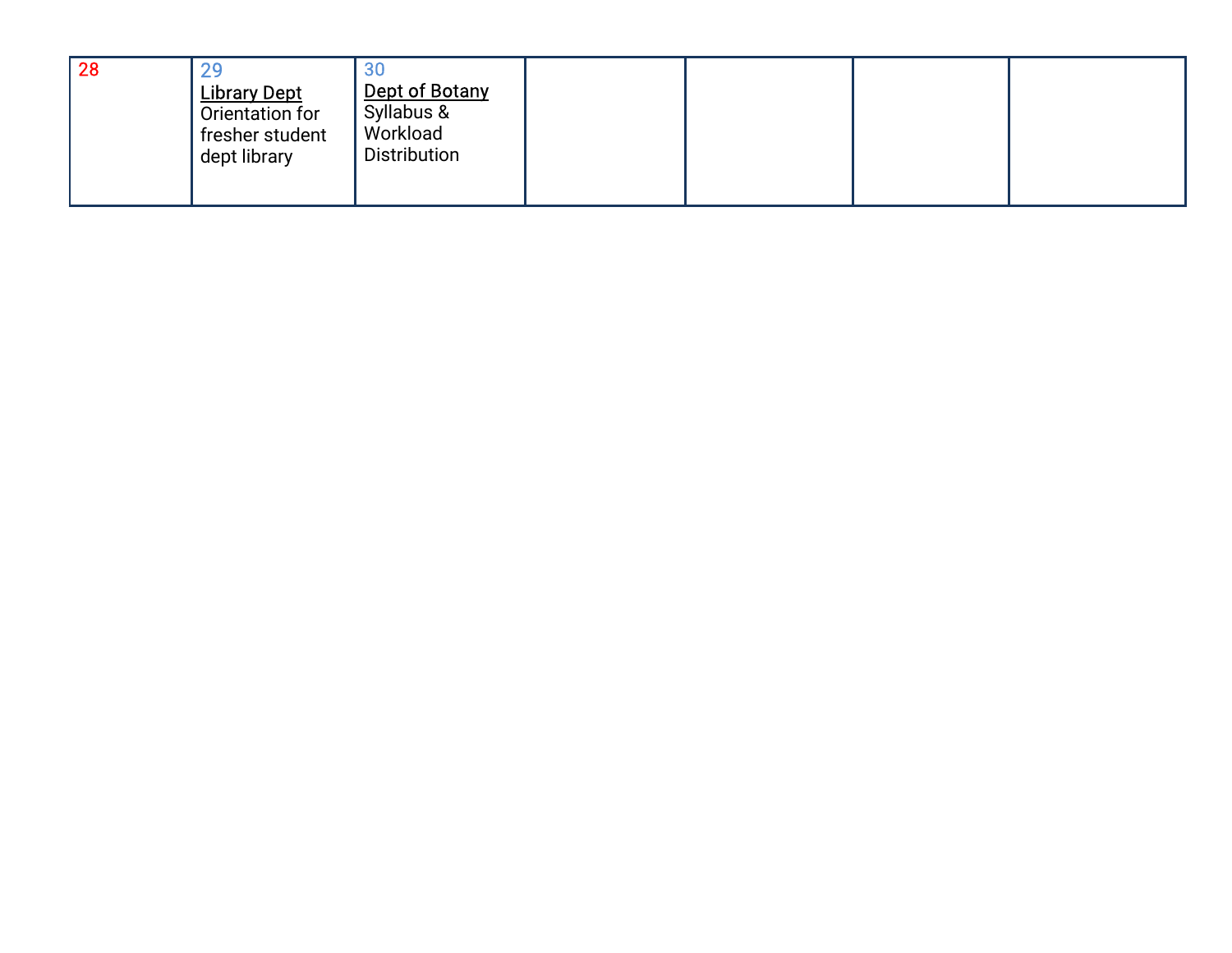# July -2020

| <b>SUNDAY</b>  | <b>MONDAY</b>                                                                                                                                                                                                                                                                                                                                        | <b>TUESDAY</b>                                                                                                                                                          | <b>WEDNESDAY</b>                                                                                                                                                                                                                                                                                                                        | <b>THURSDAY</b>                                                                                                                                                                                                                                                                                                                                                                          | <b>FRIDAY</b>                                                                                                                                                                                                                                                                                                                                           | <b>SATURDAY</b>                                                                                                                                                                                                                                                                                        |
|----------------|------------------------------------------------------------------------------------------------------------------------------------------------------------------------------------------------------------------------------------------------------------------------------------------------------------------------------------------------------|-------------------------------------------------------------------------------------------------------------------------------------------------------------------------|-----------------------------------------------------------------------------------------------------------------------------------------------------------------------------------------------------------------------------------------------------------------------------------------------------------------------------------------|------------------------------------------------------------------------------------------------------------------------------------------------------------------------------------------------------------------------------------------------------------------------------------------------------------------------------------------------------------------------------------------|---------------------------------------------------------------------------------------------------------------------------------------------------------------------------------------------------------------------------------------------------------------------------------------------------------------------------------------------------------|--------------------------------------------------------------------------------------------------------------------------------------------------------------------------------------------------------------------------------------------------------------------------------------------------------|
| $5\phantom{1}$ | 6<br><b>Dept of Commerce</b><br>Aptitude Test<br>Dept of B.C.A.<br><b>Practical Time Table</b><br>Preparation<br>Dept of Sociology<br><b>Welcome Function</b><br><b>Dept of Physics</b><br>Gurupournima<br>Celibration<br><b>Chemestry Dept &amp;</b><br><b>Zoology Dept, Botany</b><br>Dept, B.C.A Dept.<br><b>Celebration of Guru</b><br>Pournima. | Dept of History<br><b>Bridge Course</b><br><b>Dept of Physics</b><br>To arrange The<br>Welcome Function of<br>$B.SC-I$<br>Dept of Botany<br><b>State Plantation Day</b> | <b>Dept of English</b><br>Welcome to the first<br>year students<br>Dept Commerce<br><b>Bridge Course</b><br><b>Dept of Statistics</b><br><b>Bridge Course</b><br><b>Dept of Physics</b><br>Bridge Course - B.sc I<br>Dept of Geography<br><b>Bridge Course</b><br>Dept of Pol. Sci<br>Reguler Teaching<br>Period Start to time<br>table | Dept of Zoology<br>Discussion and<br>workload distribution<br>meeting B. Sc I, II, III<br>Dept of History<br><b>Screening Test</b><br><b>Dept of Mathematics</b><br><b>Syllabus Discussion</b><br>meeting<br><b>Dept of Electronics</b><br>Staff meeting<br><b>Workload Distribution</b><br><b>Dept of Mathematics</b><br>Result Discussion &<br><b>Workload Distribution</b><br>meeting | 3<br><b>Dept of Chemistry</b><br>Welcome B.Sc III<br><b>Dept of Marathi</b><br>Bridge Course B.A. I<br><b>Library Dept.</b><br><b>Library Committee</b><br>Dept of B.C.A.<br>Theory Time Table<br><b>Preparation Meeting</b><br>10<br>Dept of Zoology<br>Girls students<br>Counseling<br>Dept of Hindi<br>Distribution of<br>workload and<br>discussion | 4<br><b>Dept of English</b><br><b>Bridge Course to</b><br>the BA I students<br><b>Dept of Hindi</b><br>Dept.meetting<br>11<br>Dept of<br>Electronics.<br><b>Result Analysis</b><br><b>Dept of Economics</b><br>- World Population<br>Day<br><b>Dept of Sociology</b><br><b>World Population</b><br>Day |
| 12             | 13<br>Dept of Chemistry<br>Bridge course & Tree<br>Plantation<br><b>Dept of Economics</b><br><b>Welcome Function</b>                                                                                                                                                                                                                                 | 14<br><b>Dept of Commerce</b><br>Students Induction<br>Programme<br>Dept B.C.A.<br><b>Practical Slips</b><br>prapartion & lab<br>manual formation<br>meeting            | 15<br><b>Dept of History</b><br><b>Quiz Competition</b><br>Dept of Physics<br><b>Bridge Course</b>                                                                                                                                                                                                                                      | 16<br>Dept of Zoology<br><b>Bridge Course</b><br><b>Dept of English</b><br>Aptitude test                                                                                                                                                                                                                                                                                                 | 17<br><b>Dept of Economics</b><br>Students Welcome<br>Dept of Geography.<br><b>Bridge Course &amp;</b><br><b>Surprise Test</b><br>Dept of<br><b>Mathematics</b><br>Result Analysis &<br><b>Bridge Course-B.SC-I</b>                                                                                                                                     | 18<br>Dept of<br>Electronics.<br>Bridge Course of<br>$B.Sc-1$<br><b>Dept of Hindi</b><br><b>Time Table</b>                                                                                                                                                                                             |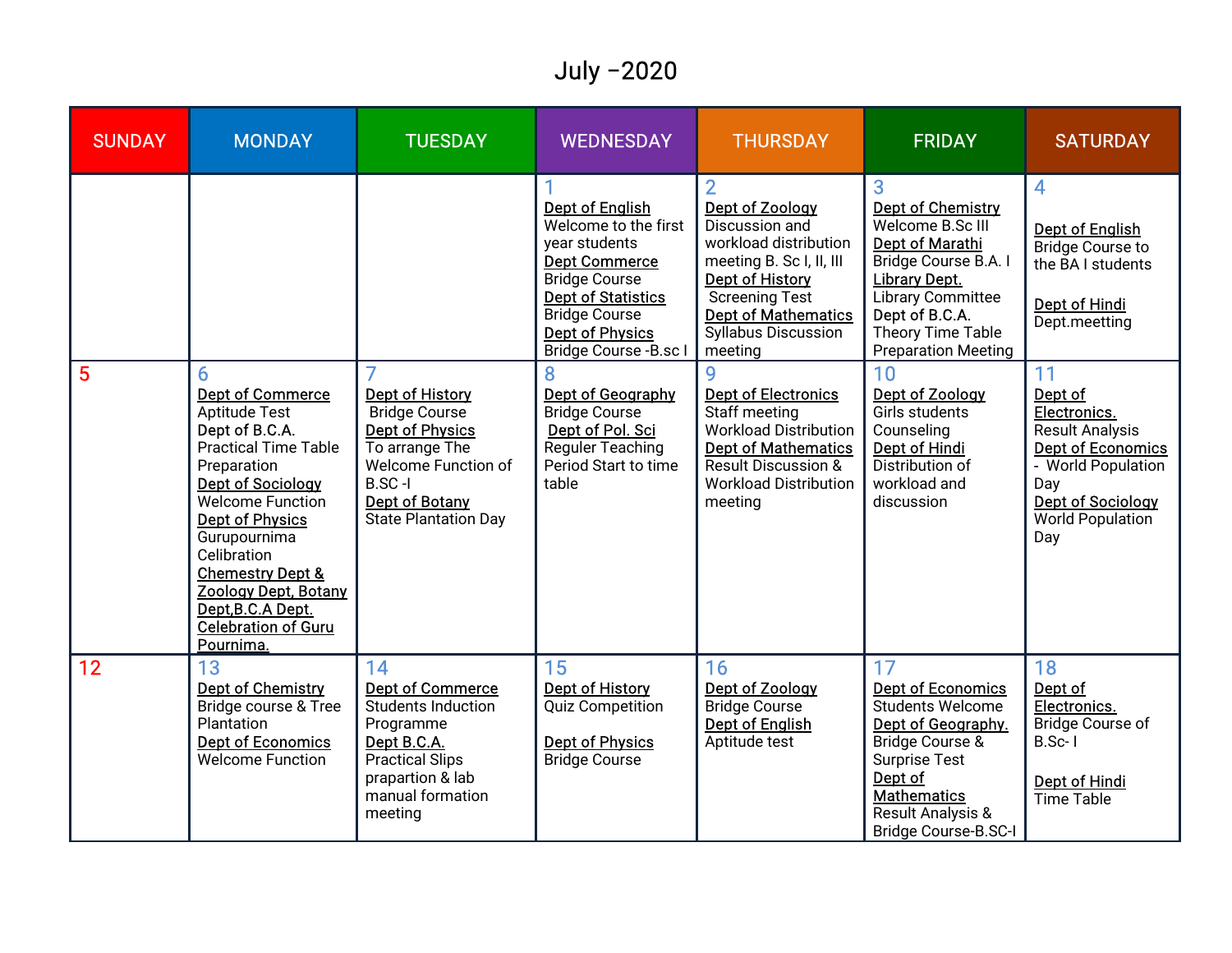| 19 | 20<br>Examination<br>Committee<br>Meeting<br>Dept of Pol. Sci<br><b>Bridge Course</b>               | <b>Dept of Economics</b><br>Bridge Course B.A. I<br>Dept of Hindi<br>Intraction of Student              | 22<br>Dept of History<br><b>Surprise Test</b><br>Dept of English<br><b>Essay Writing</b><br>awareness of<br>Environment - BA I | Dept of Zoology<br>To arrange the Guest<br>lecture<br>Dept of Marathi<br>Aptitude Test - BA -I | 24<br>NCC<br><b>Celebration of Kargil</b><br>Vijay Divas            | 25<br>Dept of Pol. Sci<br>Teaching to lect.<br>Students<br>Interactions |
|----|-----------------------------------------------------------------------------------------------------|---------------------------------------------------------------------------------------------------------|--------------------------------------------------------------------------------------------------------------------------------|------------------------------------------------------------------------------------------------|---------------------------------------------------------------------|-------------------------------------------------------------------------|
| 26 | Dept of Zoology<br><b>Bridge Course</b><br><b>Dept of Economics</b><br><b>Lead College Activity</b> | 28<br>Dept of Geography<br><b>Quiz Competition</b><br>Dept of Pol. Sci<br><b>Group Discussion-BAIII</b> | <b>Dept of Electronics</b><br>Use of ICT-YouTube<br>Video Lectures                                                             | <b>Dept of Economics</b><br>B.A-I & B.Com.I<br>Welcome                                         | <b>Dept of Chemistry</b><br>Seminar & Project<br>Allotment B.Sc III |                                                                         |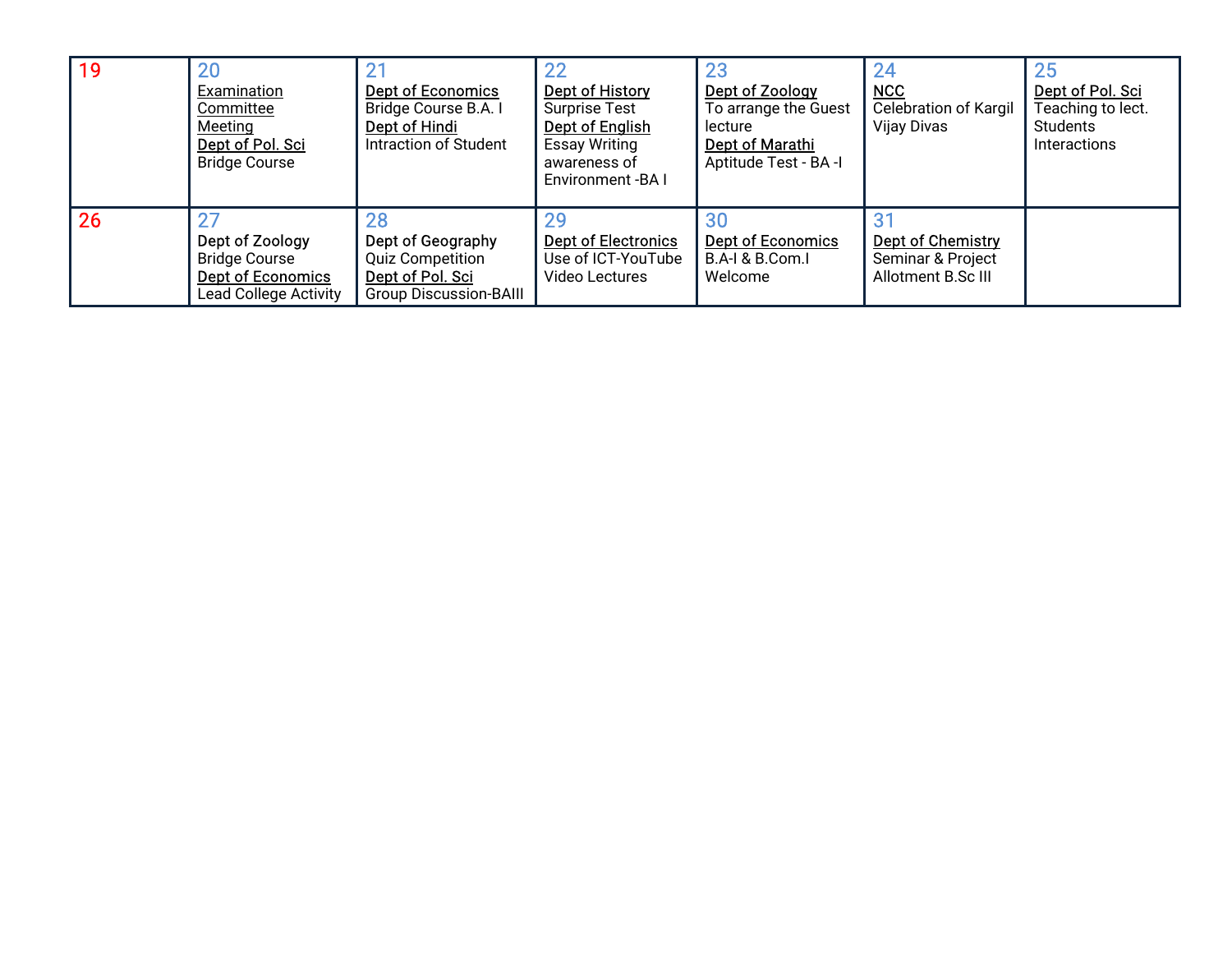#### August-2020

| <b>SUNDAY</b>           | <b>MONDAY</b>                                                                                                      | <b>TUESDAY</b>                                                                                                                                                                                                                                           | <b>WEDNESDAY</b>                                                                                                                                                                 | <b>THURSDAY</b>                                                                                                                                                                                      | <b>FRIDAY</b>                                                                                                                                                                                                                                        | <b>SATURDAY</b>                                                                                                                   |
|-------------------------|--------------------------------------------------------------------------------------------------------------------|----------------------------------------------------------------------------------------------------------------------------------------------------------------------------------------------------------------------------------------------------------|----------------------------------------------------------------------------------------------------------------------------------------------------------------------------------|------------------------------------------------------------------------------------------------------------------------------------------------------------------------------------------------------|------------------------------------------------------------------------------------------------------------------------------------------------------------------------------------------------------------------------------------------------------|-----------------------------------------------------------------------------------------------------------------------------------|
|                         |                                                                                                                    |                                                                                                                                                                                                                                                          |                                                                                                                                                                                  |                                                                                                                                                                                                      | <b>Dept of History</b><br>Home Assignment<br>Dept of Pol Sci<br>Unit Test-BA III                                                                                                                                                                     | <b>Dept of Commerce</b><br>Guest Lecture<br>Dept of BCA<br>Project to BCA III<br><b>Dept Sociology</b><br>Pre-Semester<br>Exam-II |
| $\overline{2}$          | 3<br><b>Dept of English</b><br><b>Guest Lecture</b><br>Dept of BCA<br>Test and assignment<br>schedule meeting      | 4<br><b>Dept of Economics</b><br>Home Assignment-BA &<br>B.Com-I,II,III<br><b>Dept of Marathi</b><br>Home Assignment BA I                                                                                                                                | 5<br>Dept of Geography<br>Alumni Ineraction<br><b>Dept Chemistry</b><br>Aptitude Test B.Sc                                                                                       | 6<br><b>Cultural Dept.</b><br>Dr. Bapuji Salunkhe<br>Punya tithi<br><b>Dept of Commerce</b><br>Home Assignment<br>Dept of History<br>Kranti Din-Lecture                                              | Dept of Zoology<br>Distribution of Project<br>to B.Sc III<br><b>Dept of Economics</b><br>Unit Test                                                                                                                                                   | 8<br><b>Dept Chemistry</b><br>SurpriseTest B.Sc.II<br>Dept of Pol Sci<br>Home Assignment<br><b>BA II/III</b>                      |
| 9                       | 10<br><b>Bakri Eid</b><br><b>Dept of Library</b><br>Celebration of Birth<br>Anniversary of Dr. S.R.<br>Ranganathan | 11<br><b>Dept of Economics</b><br>Unit Test-BA & B.Com -<br>I,II,III<br><b>Dept of Library</b><br>National Librarian Day 12<br><b>August Celebration</b><br><b>Dept of Electronics</b><br>Home Assignment -B.Sc -<br>I,II,III<br>Dept of Hindi<br>Surpri | 12<br>Dept of Zoology<br>Celebration of<br>Nature Club day<br>Dept of History<br>Poster Presentation<br><b>Dept of Botany</b><br>1st BOS meeting of<br><b>Nursery Techniques</b> | 13<br>Dept of English<br>Home Assignment-<br>BA&B.Com-I,II,III<br>Dept of Zoology<br><b>Result Discussion</b><br>B.Sc I, II, III<br><b>Dept of Botany</b><br>1st BOS meeting of<br>Bonsai Techniques | 14<br><b>Dept of Commerce</b><br>Unit Test<br><b>Dept of Chemistry</b><br>S Brain Storming<br>Session - B.SC-I,II,III<br><b>Dept Physics</b><br>Unit test-I, Home<br>assignment-l<br><b>Dept of Statistics</b><br>Unit Test-I & Home<br>Assignment-I | 15<br>Independence<br><b>Day</b><br><b>NCC</b><br><b>NCC Marching</b><br><b>Dept Sociology</b><br>Farewell Function               |
| 16<br><b>Parshi Day</b> | 17<br><b>Dept of English</b><br>MOU<br><b>Dept of Electronics</b><br>Unit Test -B.Sc -I,II,III                     | 18<br>Dept of Zoology<br>Guest lecture<br><b>Dept of Hindi</b><br>Literature Mandal<br>inaugration<br>Dept of BCA<br>Fresher Welcome                                                                                                                     | 19<br>Dept .of Commerce<br>Wall paper<br>presentation<br><b>CDC Meeting</b>                                                                                                      | 20<br><b>Dept of Chemistry</b><br>Remedial Coaching<br><b>Dept of Physics</b><br>M.Sc Admited<br>intraction Allumni<br><b>Bsc III Students.</b>                                                      | 21<br><b>Dept of History</b><br>Unit Test<br>Dept of Geography<br><b>Poster Presentation</b>                                                                                                                                                         | 22<br><b>Ganesh Chaturthi</b>                                                                                                     |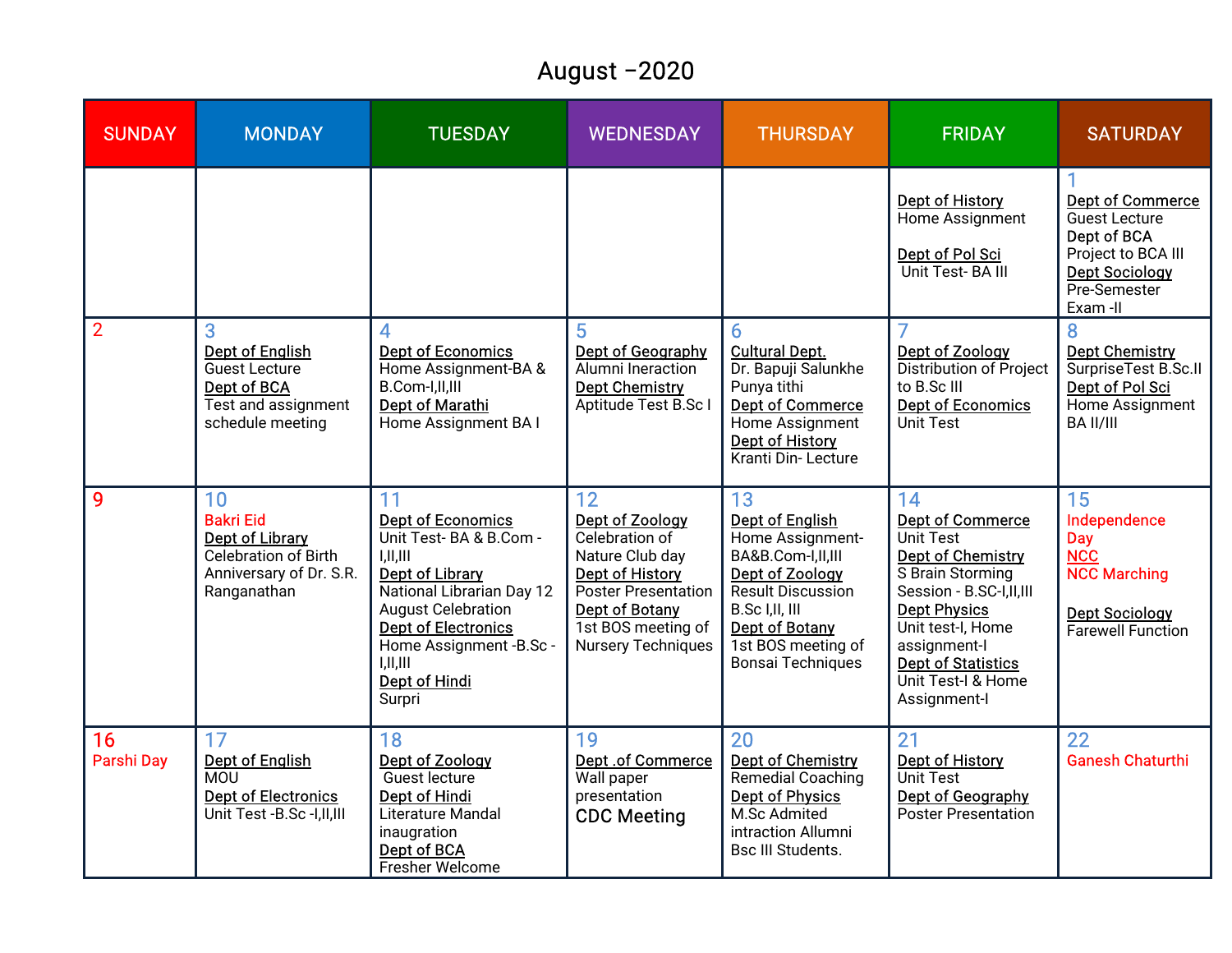| 23            | 24<br>Dept of BCA<br><b>Guest Lecture</b><br>Dept of Hindi<br><b>Surprise Test</b>                                                      | 25<br>Dept of Zoology<br>Seminar Stem Cell<br>Technology future<br>necessity | 26<br><b>Dept of Electronics</b><br>ICT-YouTube Video<br>lectures<br><b>Dept of Marathi</b><br>Unit Test BA II | <b>Dept of Electronics</b><br><b>General Meeting</b><br>regarding syllabus | 28<br><b>Dept of Mathematics</b><br>Staff meeting | 29<br><b>Dept of Commerce</b><br>Insurance<br>Sensitizing |
|---------------|-----------------------------------------------------------------------------------------------------------------------------------------|------------------------------------------------------------------------------|----------------------------------------------------------------------------------------------------------------|----------------------------------------------------------------------------|---------------------------------------------------|-----------------------------------------------------------|
| 30<br>Moharam | Dept of English<br>Unit Test-BA&B.Com-<br>I,II,III<br><b>Dept of Economics</b><br>Home Assignment<br>Dept of Hindi<br>Premchand Jayanti |                                                                              |                                                                                                                |                                                                            |                                                   |                                                           |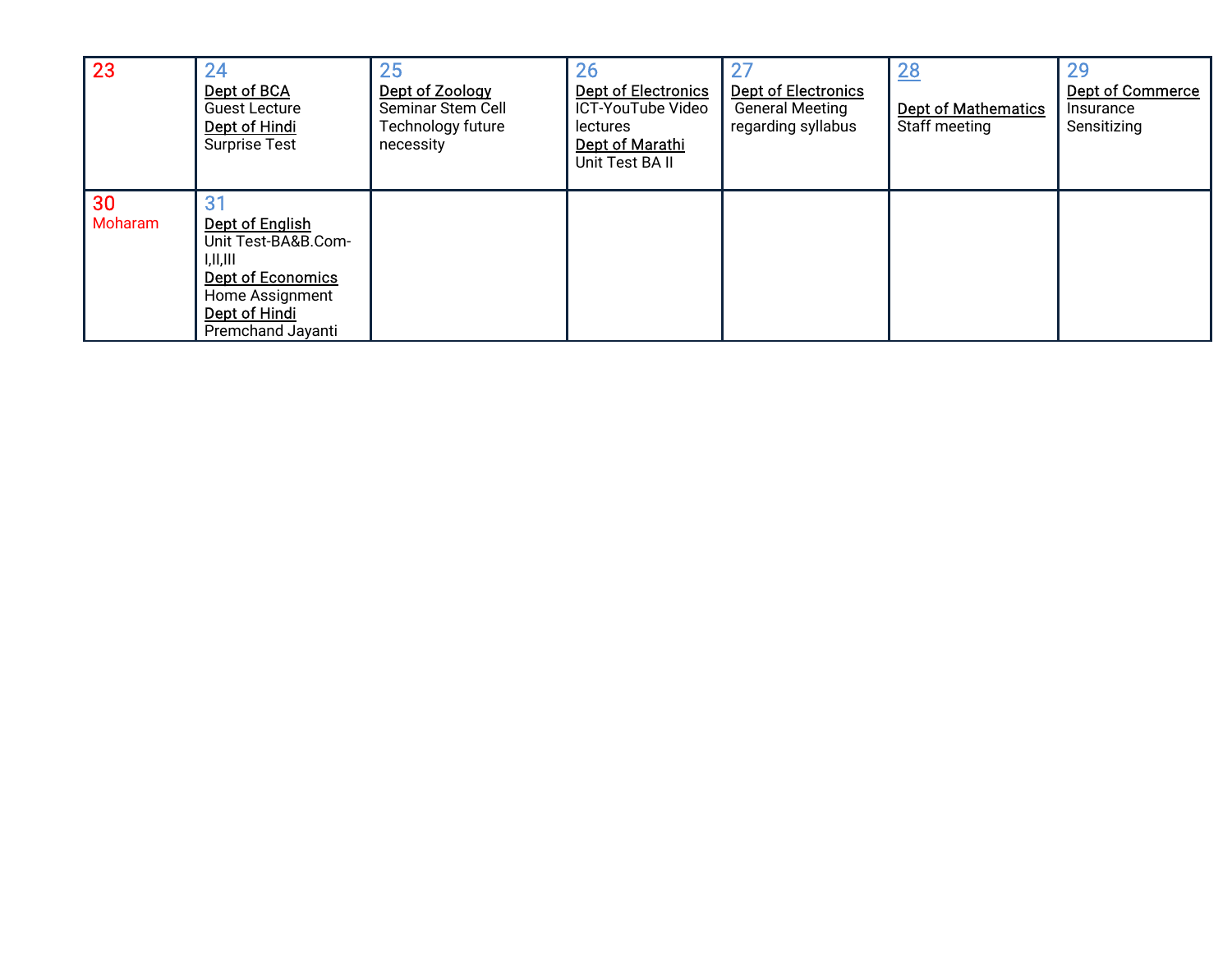# September-2020

| <b>SUNDAY</b>    | <b>MONDAY</b>                                                                                                                                                                                                                                | <b>TUESDAY</b>                                                                                                                                                                                                 | <b>WEDNESDAY</b>                                                                                                                                                                                                                  | <b>THURSDAY</b>                                                                                                                                                                                                                                                                                             | <b>FRIDAY</b>                                                                                                                                                                               | <b>SATURDAY</b>                                                                                                                             |
|------------------|----------------------------------------------------------------------------------------------------------------------------------------------------------------------------------------------------------------------------------------------|----------------------------------------------------------------------------------------------------------------------------------------------------------------------------------------------------------------|-----------------------------------------------------------------------------------------------------------------------------------------------------------------------------------------------------------------------------------|-------------------------------------------------------------------------------------------------------------------------------------------------------------------------------------------------------------------------------------------------------------------------------------------------------------|---------------------------------------------------------------------------------------------------------------------------------------------------------------------------------------------|---------------------------------------------------------------------------------------------------------------------------------------------|
|                  |                                                                                                                                                                                                                                              | Dept of History<br><b>Library Visit</b><br><b>Dept of Electronics</b><br>Unit Test B. Sc I, II,<br>III<br>Dept of<br><b>Mathematics</b><br><b>Syllabus</b><br>Distribution meeting                             | <b>Dept of Economics</b><br>Open Book Test-BA-<br>II.III<br>Dept of Hindi<br>Kavya Vachan &<br>Eassy Writing-BA III<br>Dept of Geography<br><b>Library Visit</b><br><b>Dept of Chemistry</b><br>Home Assignment-<br>B.Sc-I,II,III | 3<br><b>Dept of Electronics</b><br>SurpriseTest B.Sc-II,<br><b>Dept of English</b><br>Open Book Test-BA<br>II, III<br><b>Dept of Economics</b><br><b>Group Discussion-BA-</b><br>  .    .                                                                                                                   | 4<br><b>Dept of Marathi</b><br>Surprise Test B.A.III<br>Dept of Commerce.<br><b>Guest Lecture</b>                                                                                           | 5<br>BA, B.Com, B.Sc, BCA -<br><b>All Dept - Teachers</b><br>Day Celebration                                                                |
| $6 \overline{6}$ | Dept of History.<br><b>Guest Lecture</b><br>Dept of Geography<br>Research Laboratory<br>Visit<br>Dept of BCA<br>Visit to library                                                                                                             | <b>Dept of Economics</b><br><b>Brain Storming-BA-</b><br>II, III<br>Dept of<br><b>Mathematics</b><br>Workload<br>Distribution meeting                                                                          | <b>Dept of Chemistry</b><br>Open Book Test-B.Sc<br>$-1, 11, 111$<br>Dept of Pol.Sci<br>Open Book Test-BA-III                                                                                                                      | 10<br>Dept of English<br>Group Discussion-BA<br>II.III<br>Dept of Geography<br><b>Guest Lecture</b><br><b>Dept of Electronics</b><br>Group Discussion-<br>B.Sc-II.III<br><b>Dept of Physics</b><br>Unit Test-II, Home<br>Assignment-II<br><b>Dept of Statistics</b><br>Unit Test-II & Home<br>Assignment-II | 11<br>Dept of Zoology<br>Mock Teaching B.Sc<br>Ш<br>Dept of English<br><b>Guest Lecture</b><br>Dept of Marathi<br>Open BookTest BAII<br><b>Dept of Economics</b><br><b>Group Discussion</b> | 12<br><b>Dept of Commerce</b><br><b>Surprise Test</b><br><b>Dept of BCA</b><br>Guest lecture                                                |
| 13               | 14<br><b>Dept of Economics</b><br>Surprise Test<br><b>Dept of English</b><br>Brain Storming - BA II, III<br><b>Dept of Physics</b><br>Student Seminar-B.Sc-III<br>Dept of Hindi<br>Hindi Day Celebration &<br><b>Wall Paper Presentation</b> | 15<br>Dept of History<br>Group Discussion<br>Dept of Geography<br><b>Field Visit</b><br><b>Dept of Electronics</b><br><b>Brain Storming B.Sc</b><br>II.III<br><b>Dept Sociology</b><br><b>Educational Tour</b> | 16<br>Dept of Zoology<br>Celebration of Vulture<br>day-Wall Paper<br>Presentation.<br><b>Dept of Chemistry</b><br>Celebration Ozone<br>day - Elocution, Eassy<br>Writing & Poster<br>Presentation                                 | 17<br><b>Dept of Botany</b><br>Plant of the weak<br>Dept of Zoology<br><b>Bird Watching and</b><br>counting at Ich.<br>Dept of Marathi<br><b>Group Discussion-BA</b><br>Ш                                                                                                                                   | 18<br><b>Dept of Commerce</b><br>Open Book Test<br>Dept of English<br>Surprise Test-BA III<br>Dept of BCA<br>Seminar on SEO<br><b>BCA II, III</b>                                           | 19<br>Dept of Pol. Sci<br>Brain Storming - BA-I<br><b>Dept of Mathematics</b><br>Result Annalysis &<br><b>Bridge Course for</b><br>$B.Sc-1$ |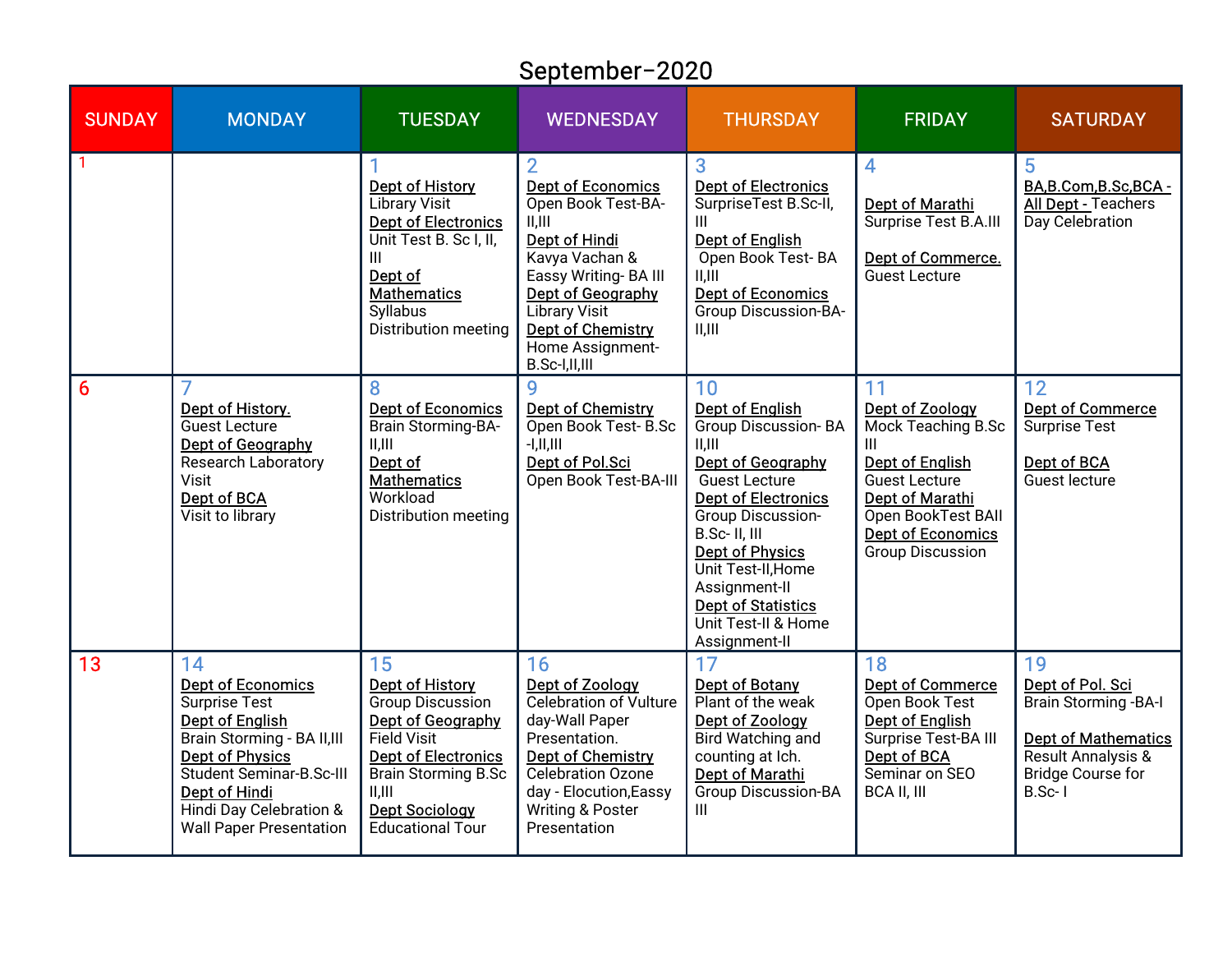| 20 | 21<br>Dept of Pol.Sci<br>Debate - BA-I/II<br>Dept of Marathi<br>Brain Storming B.A. II<br>Dept of Hindi<br>Debate Competition-BA<br>Dept of Commerce<br><b>Brain Storming</b><br>Dept of Physics<br>University visi, Library<br>visit & Laboratory visit. | 22<br><b>CDC Meeting.</b><br>Dept of History<br><b>Student Seminar</b><br><b>Dept Sociology</b><br>Objective Test &<br>Home Assignment | 23<br>Dept of Chemistry<br>Kahoot Test<br>Dept of Physics<br><b>Students Seminar</b> | 24<br>Dept of Geography.<br><b>Students Seminar</b><br><b>Dept of Electronics</b><br>Open Book Test B. Sc<br>II, III<br>Dept of Botany<br>Cardiovascular<br>awareness Day | 25<br>Dept of Zoology<br>Guest lecture<br>Dept of Marathi<br><b>Poster Presentation</b><br>Dept of Pol.Sci<br><b>Group Discussion-</b><br>BA-II,III | 26<br>Dept of BCA<br>Wall paper<br>Presentation<br>Laboratory, Kolhapur |  |
|----|-----------------------------------------------------------------------------------------------------------------------------------------------------------------------------------------------------------------------------------------------------------|----------------------------------------------------------------------------------------------------------------------------------------|--------------------------------------------------------------------------------------|---------------------------------------------------------------------------------------------------------------------------------------------------------------------------|-----------------------------------------------------------------------------------------------------------------------------------------------------|-------------------------------------------------------------------------|--|
| 27 | 28<br>Dept of English<br>Debating - BA II, III<br>Dept of Zoology<br>Unit Test B. Sc I, II, III                                                                                                                                                           | 29<br><b>Dept of Statistics</b><br><b>Guest Lecture</b><br><b>Dept of Physics</b><br><b>Guest Lecture</b>                              | 30<br><b>Dept of Electronics</b><br>ICT- YouTube Video<br>Lecture                    |                                                                                                                                                                           |                                                                                                                                                     |                                                                         |  |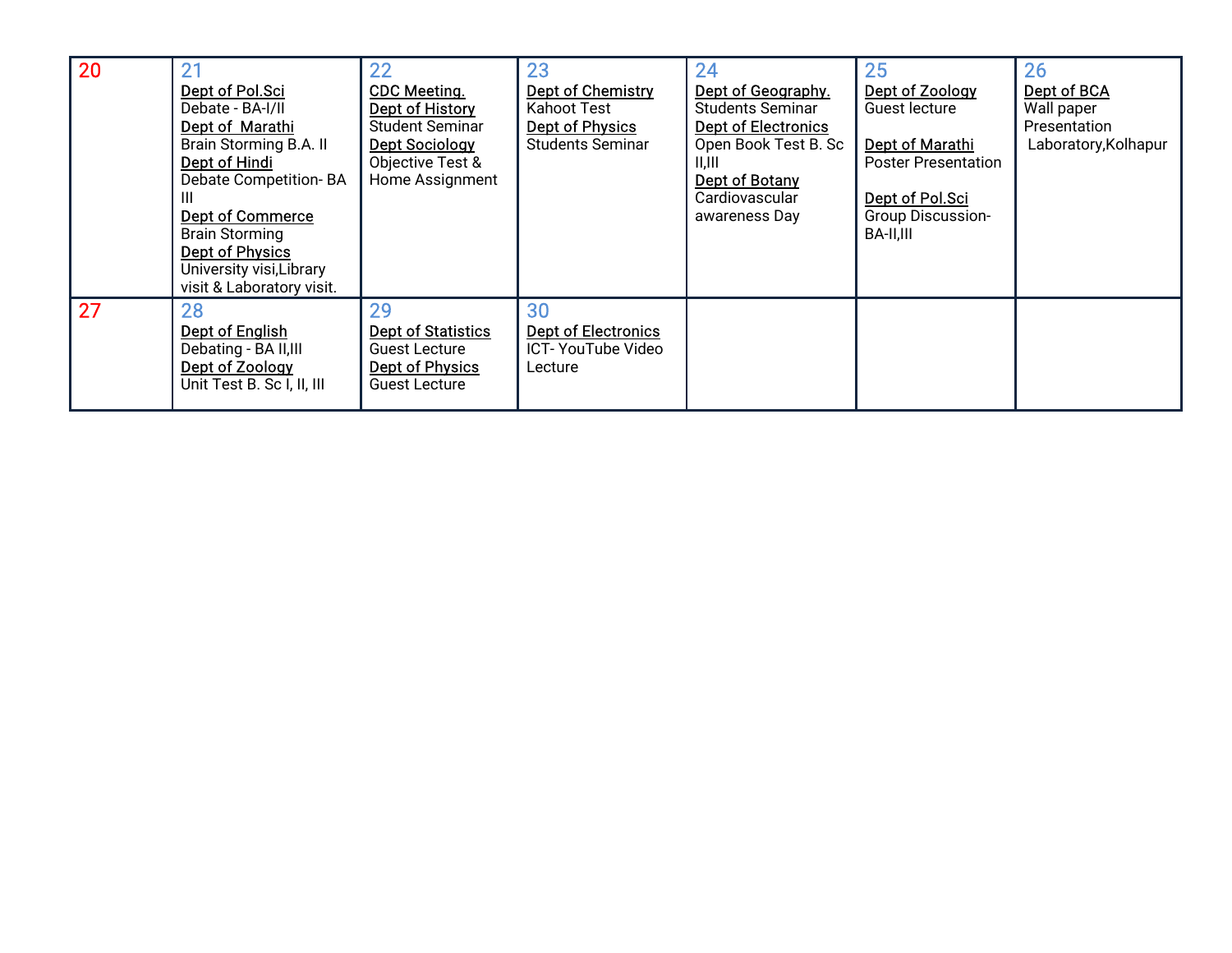|               | October-2020                                                                                                                                                                                                                                                                   |                                                                                                                                                                            |                                                                                                                                                                                                                                                        |                                                                                                                                                                                                                                          |                                                                                                              |                                                                                                                                                                                         |  |  |  |  |  |
|---------------|--------------------------------------------------------------------------------------------------------------------------------------------------------------------------------------------------------------------------------------------------------------------------------|----------------------------------------------------------------------------------------------------------------------------------------------------------------------------|--------------------------------------------------------------------------------------------------------------------------------------------------------------------------------------------------------------------------------------------------------|------------------------------------------------------------------------------------------------------------------------------------------------------------------------------------------------------------------------------------------|--------------------------------------------------------------------------------------------------------------|-----------------------------------------------------------------------------------------------------------------------------------------------------------------------------------------|--|--|--|--|--|
| <b>SUNDAY</b> | <b>MONDAY</b>                                                                                                                                                                                                                                                                  | <b>TUESDAY</b>                                                                                                                                                             | <b>WEDNESDAY</b>                                                                                                                                                                                                                                       | <b>THURSDAY</b>                                                                                                                                                                                                                          | <b>FRIDAY</b>                                                                                                | <b>SATURDAY</b>                                                                                                                                                                         |  |  |  |  |  |
|               |                                                                                                                                                                                                                                                                                |                                                                                                                                                                            |                                                                                                                                                                                                                                                        | <b>Dept of Economics</b><br>Seminar BA-<br>III, B. Com-III<br><b>Dept of History</b><br>Group Discussion -<br><b>BAIII</b><br>Dept of<br><b>Mathematics</b><br>Poster Presentation<br><b>Dept of Commerce</b><br><b>Group Discussion</b> | $\overline{2}$<br><b>Cultural Dept.</b><br>Mahatma Gandhi<br>Jayanti                                         | 3<br><b>Dept of Physics</b><br>Poster<br>Presentation<br><b>Dept of English</b><br>Seminar-BA III,<br><b>B.Com-III</b><br>Dept of<br><b>Electronics</b><br>ICT-YouTube<br>Video Lecture |  |  |  |  |  |
| 4             | 5<br>Dept of Zoology<br>Seminar B.Sc III<br><b>Dept Sociology</b><br>Q.P.Solution<br>Dept of Pol.Sci<br><b>Question Paper</b><br>Solution<br><b>Dept of Statistics</b><br>Group Discussion-<br>B.sc-II<br><b>Dept of Physics</b><br><b>Group Discussion</b><br><b>B.sc III</b> | 6<br>Dept of<br><b>Commerce</b><br>Seminar<br>Dept of BCA<br>Project<br>Documentation<br><b>Dept of Physics</b><br>Guest Lecture<br>Dept of Hindi<br>Study of<br>programme | 7<br><b>Dept of English</b><br>Wallpaper<br>Presentation<br><b>Dept Zoology</b><br>Wild life celebration<br>of domestic animal<br>day - Poster<br><b>Presentation B.Sc III</b><br><b>Dept of Economics</b><br>Wallpaper<br>Presentation-BA<br>I,II,III | 8<br><b>Dept of Commerce</b><br>Remedial Teaching<br><b>Dept of Electronics</b><br>Syllabus Completion<br>meeting<br>Dept of BCA<br>Assignment and<br>Journal Submit                                                                     | 9<br><b>Dept of Electronics</b><br>Syllabus<br>Completion<br>Meeting<br>Dept of Zoology<br>National Workshop | 10<br><b>Dept of Chemistry</b><br>Pre Semester<br>Exam B.Sc III<br>Dept of<br><b>Mathematics</b><br>Home assignment                                                                     |  |  |  |  |  |
| 11            | 12<br><b>Dept of Economics</b><br>Field Visit-BA-I,II,III<br>Dept of Zoology<br>Guest lecture &<br><b>Essay Writing</b><br>Competition<br><b>Dept of Commerce</b><br>Trade Fair &<br>Entrepreneur<br>Program                                                                   | 13<br>Dept of library<br>'Celebration<br>Vachan Prerana<br>Din'<br>Dept of Chemistry<br>Celebration APJ<br>Abdul Kalam Birth<br>Anniversary                                | 14<br><b>Dept of History</b><br>Brain Storming - BA-<br>$\mathbf{III}$<br><b>Dept of Electronics</b><br>Pre-Semester Exam<br>- B.Sc III<br>Dept of Pol.Sci<br>Term work Seminar-<br><b>BA-III</b>                                                      | 15<br><b>Dept of BCA</b><br>Pre Sem Exam<br><b>Dept of English</b><br><b>Field Visit</b><br>Dept of Zoology<br>Pre-Semester Exam-<br><b>B.ScIII</b><br>Dept of Marathi<br><b>Field Visit</b>                                             | 16<br>Dept of Botany<br>World Food Day<br>Dept of<br><b>Mathematics</b><br>Unit Test-B.sc I,II,III           | 17<br>Dept of<br>Geography<br><b>Group Discussion</b><br><b>B.AII</b>                                                                                                                   |  |  |  |  |  |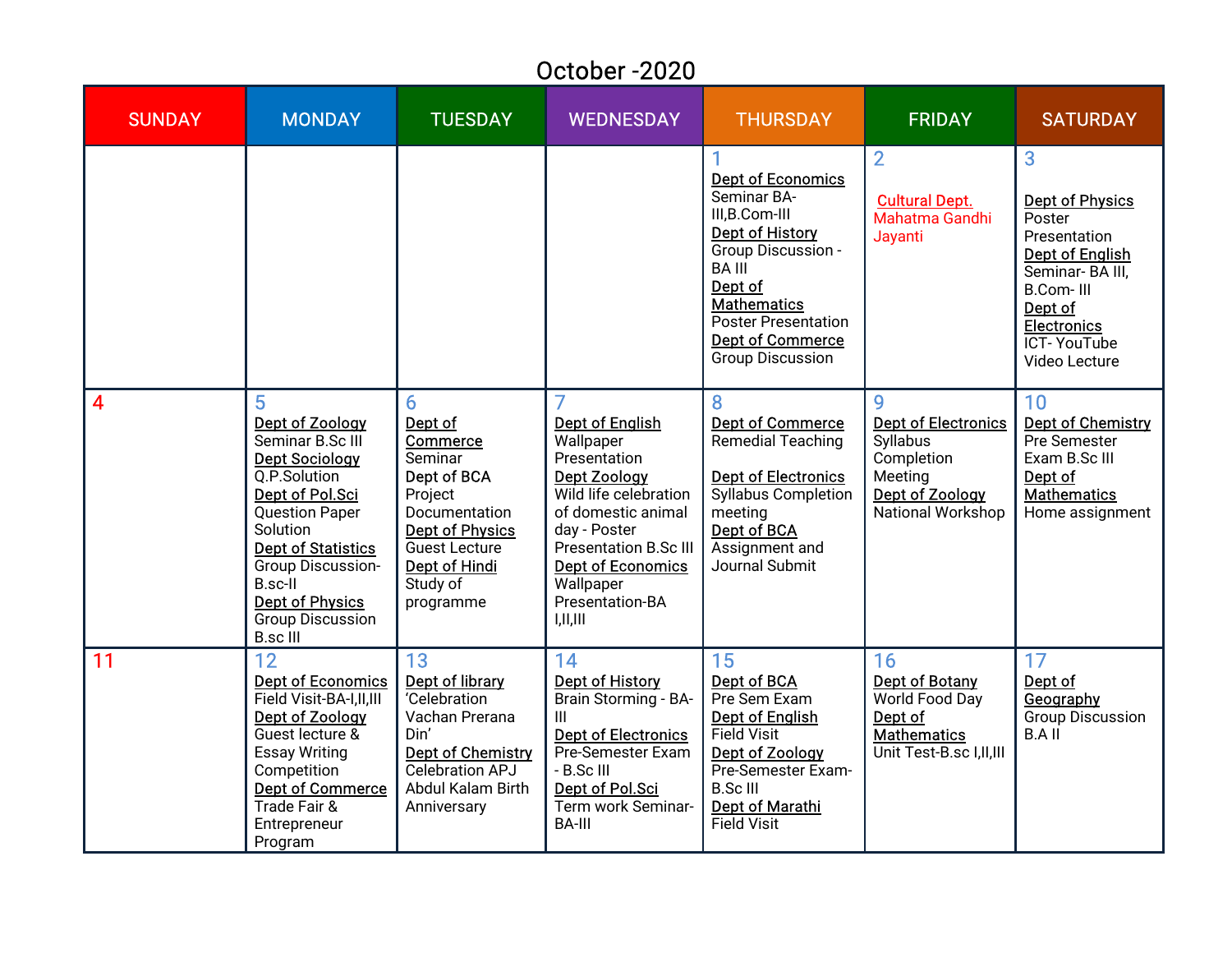| 18                  | Dept of Commerce<br>Pre-Semester<br>Exam                             | 20<br><b>Cultural Dept.</b><br>Sansthamata<br>Sushiladevi<br>Salunkhe<br>Punya tithi | <b>Dept of English</b><br><b>Question Paper</b><br>Solution-BA-III | റ<br>Dept of Zoology<br>Term end Meeting                   | <b>Dept of Physics</b><br>Term End meeting<br>meeting | Dept of Chemistry<br>Syllabus<br><b>Completion Report</b> |
|---------------------|----------------------------------------------------------------------|--------------------------------------------------------------------------------------|--------------------------------------------------------------------|------------------------------------------------------------|-------------------------------------------------------|-----------------------------------------------------------|
| 25<br><b>DASARA</b> | <b>26</b><br>Dept of<br><b>Mathematics</b><br>Syllabus<br>Completion | Dept of Hindi<br>Pre-Semister exam                                                   | <b>28</b><br><b>Dept Sociology</b><br>Term end meeting             | 2 <sub>5</sub><br>Dept of Economics<br>Q.P.Solution- BAIII | 30<br><b>Eid-E Milad</b>                              | J.<br>Dept of Pol.Sci<br>Term end meeting                 |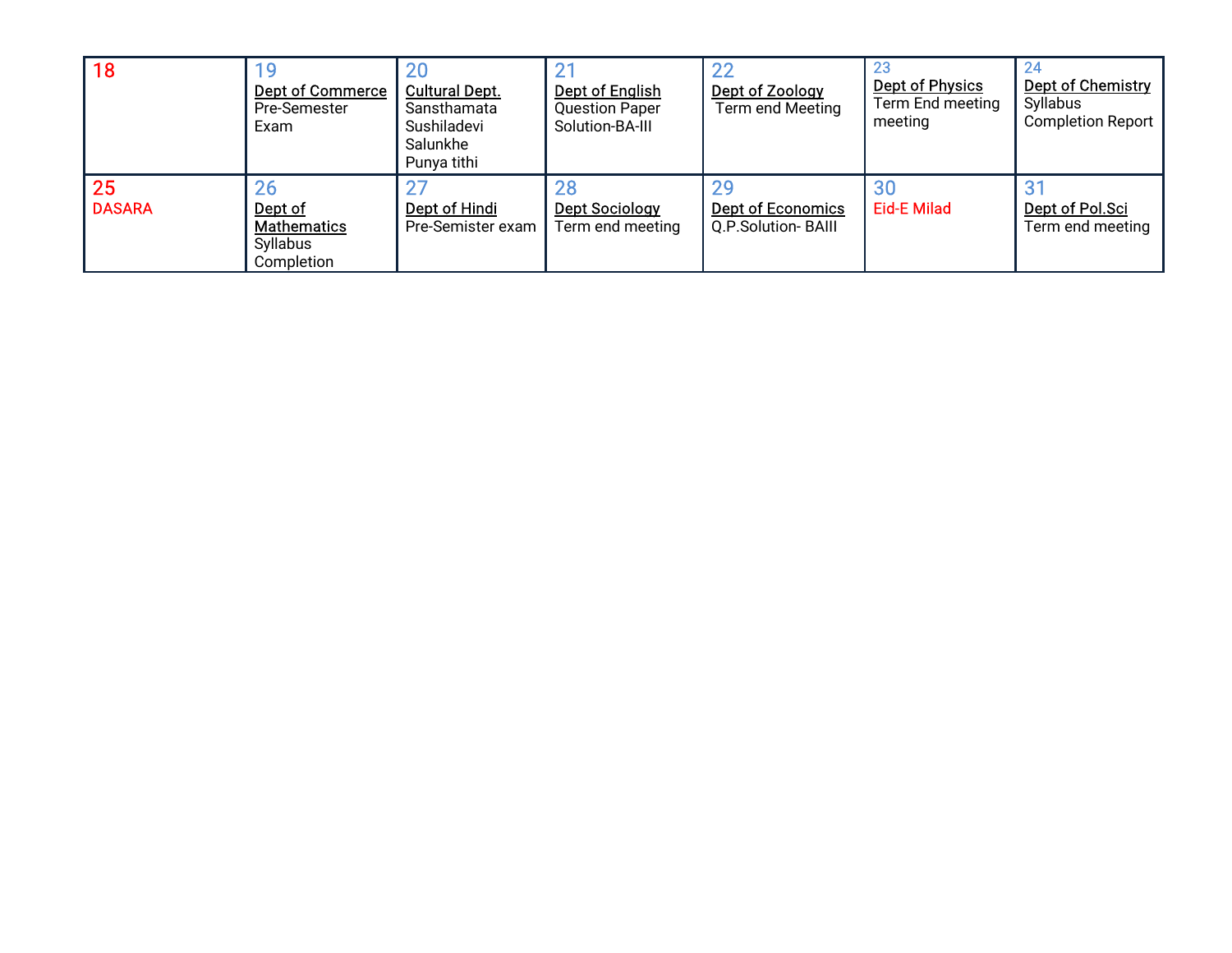#### November-2020

| <b>SUNDAY</b>           | <b>MONDAY</b>                                                                                               | <b>TUESDAY</b>                                                                                     | <b>WEDNESDAY</b>                                                                                                                                                               | <b>THURSDAY</b>                                                                                                                                                                       | <b>FRIDAY</b>                                                                                      | <b>SATURDAY</b>                                                                                                                                                                      |
|-------------------------|-------------------------------------------------------------------------------------------------------------|----------------------------------------------------------------------------------------------------|--------------------------------------------------------------------------------------------------------------------------------------------------------------------------------|---------------------------------------------------------------------------------------------------------------------------------------------------------------------------------------|----------------------------------------------------------------------------------------------------|--------------------------------------------------------------------------------------------------------------------------------------------------------------------------------------|
| $\overline{\mathbf{1}}$ | $\overline{2}$<br>All Dept. Term<br><b>Start</b>                                                            | 3<br>Dept of<br><b>Mathematics</b><br>Surprise test-B.sc<br>Ш                                      | Dept of Geography<br>Staff meeting                                                                                                                                             | 5<br><b>Dept of Statistics</b><br><b>Debate Competition</b>                                                                                                                           | 6<br><b>Dept of History</b><br>Debate<br>Competition                                               | <b>Dept of Mathematics</b><br>Open book test-B.sc<br>II, III                                                                                                                         |
| $\overline{\mathbf{8}}$ | 9<br>Dept of Geography<br>Syllabus &<br>Workload<br><b>Distribution BA III</b>                              | 10<br><b>Dept of Physics</b><br>Debate<br>competition -B.Sc<br>Ш                                   | 11<br>Dept of BCA<br>Project submission<br>& final execution of<br>project                                                                                                     | 12<br><b>Dept of Physics</b><br>Syllabus Discussion &<br><b>Workload Distribution-</b><br>Sem-II, IV, VI                                                                              | 13<br>Dept of Hindi<br>Home Assignment<br>- BA I,II,III                                            | 14<br><b>Diwali</b>                                                                                                                                                                  |
| 15<br><b>Diwali</b>     | 16<br><b>Diwali</b>                                                                                         | 17<br><b>Dept of Commerce</b><br>Admission<br>Process                                              | 18<br>Dept of BCA<br><b>University Practical</b><br>Exam-BCA II, III                                                                                                           | 19<br>Dept of Zoology<br><b>Stem Cell</b><br>Cryopreservation<br>Training - B.Sc III                                                                                                  | 20<br>Dept of<br><b>Mathematics</b><br><b>Group Discussion</b><br>& Brain Storming-<br>B.sc II,III | 21<br>Dept of Geography<br>Debate Competition                                                                                                                                        |
| 22                      | 23<br>Dept of Geography<br>Journal<br>Distribution - BA III<br>Dept of<br><b>Electronics</b><br>Theory exam | 24<br>Dept of Zoology<br>Second term staff<br>meeting & Syllabus<br>Distribution B.Sc<br>I,II, III | 25<br><b>Dept of Chemistry</b><br>Paper Checking &<br>Dept.staff meeting<br><b>Dept Sociology</b><br><b>Library Visit</b><br><b>Dept of Electronics</b><br><b>Blog Writing</b> | 26<br><b>Cultural Dept.</b><br><b>Constitution Day</b><br>Dept of Pol. Sci.<br>Constitution Day -<br>Regarding of<br>Preamble Lecture<br>Dept of Botany<br>Indian<br>constitution day | 27<br>Dept of<br><b>Mathematics</b><br>General meeting-<br>Poster<br>Presentation                  | 28<br>Dept of Chemistry<br>Constitution day-<br><b>Group Discussion-B.Sc</b><br>Ш<br>Dept of Zoology<br>Dr.Salim Ali Birth<br>Aniversary- Bird<br>Watching &<br>Counting(11&12 Nov.) |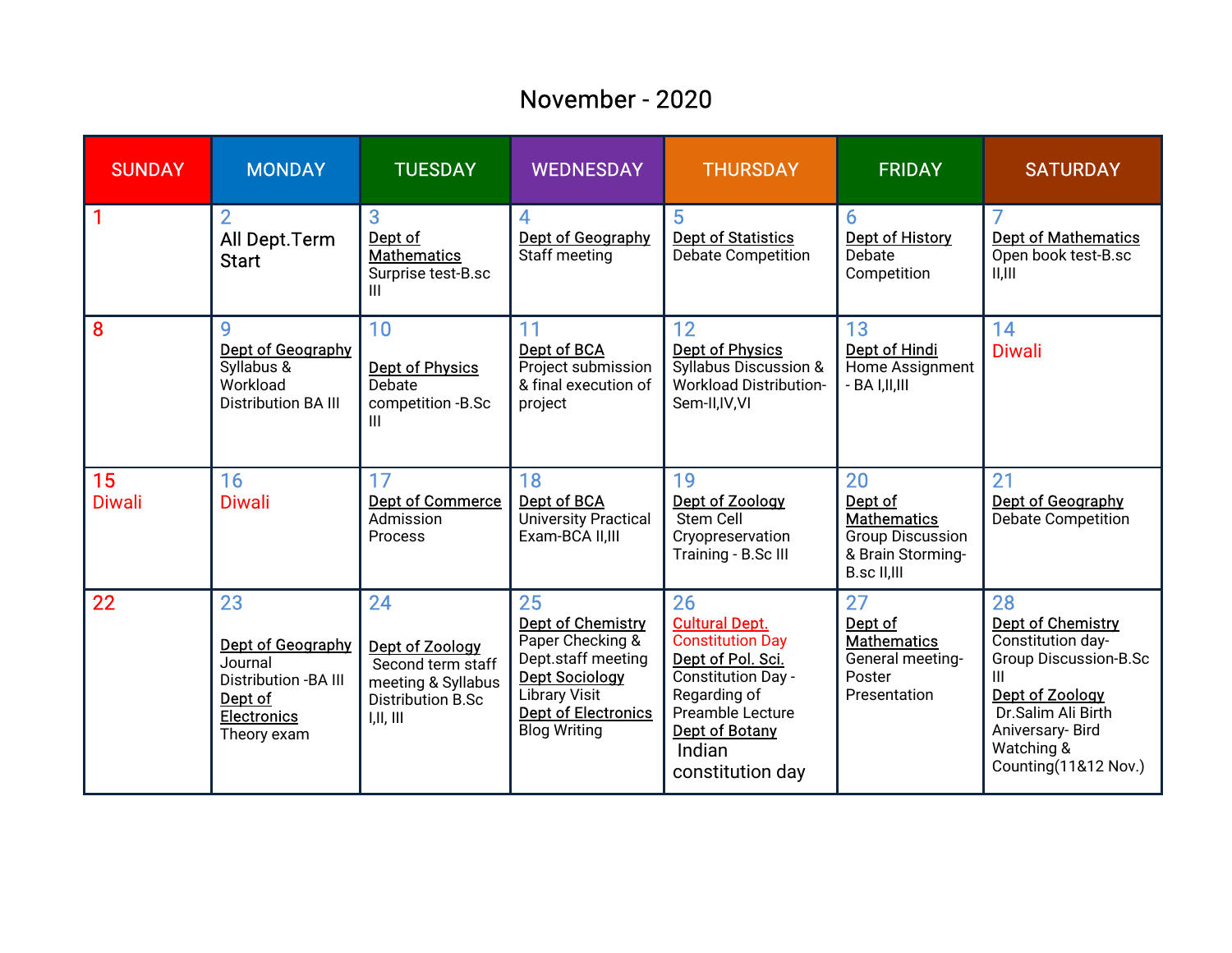| 29 | 30                        |  |  |  |
|----|---------------------------|--|--|--|
|    | <b>Guru nanak</b>         |  |  |  |
|    | Jayanti<br>Dept of Botany |  |  |  |
|    |                           |  |  |  |
|    | <b>Birth</b>              |  |  |  |
|    | Anniversary day           |  |  |  |
|    | <b>JC Bose</b>            |  |  |  |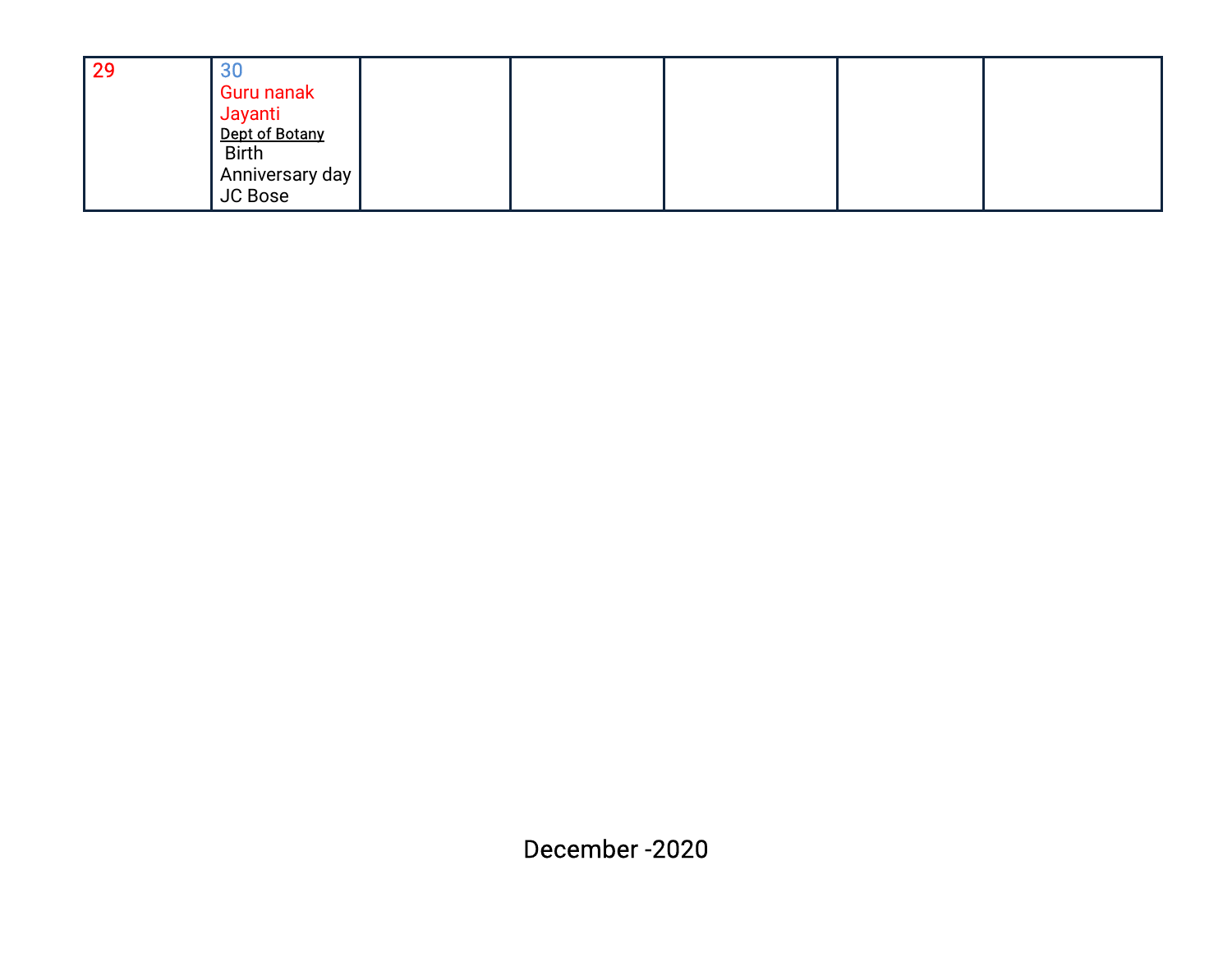| <b>SUNDAY</b> | <b>MONDAY</b>                                                                                                                     | <b>TUESDAY</b>                                                                                                                          | <b>WEDNESDAY</b>                                                                                                                                                      | <b>THURSDAY</b>                                                                                                         | <b>FRIDAY</b>                                                                                                                                            | <b>SATURDAY</b>                                                                                                                                                         |
|---------------|-----------------------------------------------------------------------------------------------------------------------------------|-----------------------------------------------------------------------------------------------------------------------------------------|-----------------------------------------------------------------------------------------------------------------------------------------------------------------------|-------------------------------------------------------------------------------------------------------------------------|----------------------------------------------------------------------------------------------------------------------------------------------------------|-------------------------------------------------------------------------------------------------------------------------------------------------------------------------|
|               |                                                                                                                                   | <b>Dept of History</b><br>Study Tour-BA III<br><b>Dept Sociology</b><br>1st Dec.World<br>AIDS Day<br>Function                           | <b>Dept of English</b><br>Home Assignment -<br><b>BA II,III</b><br>Dept of Geography<br><b>Screening Test</b>                                                         | 3<br>Dept of Zoology<br>Study Tour B.Sc I, II,<br>Ш<br>Dept of BCA<br>Syllabus workload<br>distribution meeting         | 4<br>Dept of Hindi<br>Guest Lecture -<br><b>BA III</b><br>Dept of<br>Commerce<br><b>Bridge Course</b>                                                    | 5<br><b>Dept of Chemistry</b><br><b>Anathalay Visit</b><br>Dept of<br><b>Economics</b><br>Home Assignment<br>$-BA - II, III$<br><b>Dept of Botany</b><br>World Soil Day |
| 6             | Dept of<br>Geography<br>Study Tour - BA<br><b>Dept of Physics</b><br><b>Bridge Course</b>                                         | 8<br>Dept of<br><b>Economics</b><br>Study Tour-BA<br>II, III<br>Dept of<br>Geography<br><b>Bridge Course</b>                            | <b>Dept of Electronics</b><br>Seminar B.Sc II, III<br><b>Dept of Chemistry</b><br>International year of<br>Periodic 2019 -<br>Chemistry Quiz                          | 10<br>Dept of Zoology<br>Laboratory training<br>and visit<br>Dept of Pol.Sci<br>International Human<br><b>Right Day</b> | 11<br><b>Dept of English</b><br>Study Tour-BA<br>II, III<br><b>Dept of Marathi</b><br>Home<br>Assignment-BA II<br>Dept of BCA<br>Lession plan<br>meeting | 12<br>Dept of<br>Commerce<br>Aptitude Test<br>Dept of Chemistry<br>Participation in<br>Avishkar                                                                         |
| 13            | 14<br><b>Dept of History</b><br>Value Added<br><b>COC Course</b><br>Dept of Hindi<br>NET/SET<br><b>Guidance Shibir</b><br>MA I,II | 15<br>Dept of<br><b>Economics</b><br>Visit to Industry<br>Dept of<br><b>Electronics</b><br><b>Blog Writing</b>                          | 16<br>Dept of Chemistry<br><b>Study Tour</b><br><b>Dept of Physics</b><br>Dept of Geography<br>Surprise Test                                                          | 17<br>Dept of Zoology<br>Exhibition<br>Dept of<br><b>Mathematics</b><br><b>Quiz Competition</b>                         | 18<br><b>Dept of English</b><br>Exhibition Organic<br>Farming<br>Dept of<br><b>Electronics</b><br>Home<br>Assignment-B.Sc<br>I,II,III                    | 19<br>Dept of BCA<br>Practical slips<br>preparation and<br>lab manual<br>formation meeting                                                                              |
| 20            | 21<br><b>Dept of History</b><br>Home<br>Assignment<br>Dept of<br>Chemistry<br>Open Book Test<br><b>B.Sc II,III</b>                | 22<br>Dept of<br><b>Electronics</b><br>E-Waste<br>Awareness<br>Campaign<br>Dept of<br><b>Mathematics</b><br>National<br>Mathematics day | 23<br>Dept of Pol.Sci<br>Visit to local self<br>Govt. Institution<br><b>Dept of English</b><br>Quiz<br><b>Dept of Chemistry</b><br><b>Public Awareness</b><br>Program | 24<br>Dept of Commerce<br>Student Induction<br>Programme<br>Dept of BCA<br>Lead College<br>workshop                     | 25<br><b>Christmas Day</b>                                                                                                                               | 26<br>Dept of<br><b>Electronics</b><br>Home Assignment<br>B.Sc I, II, III                                                                                               |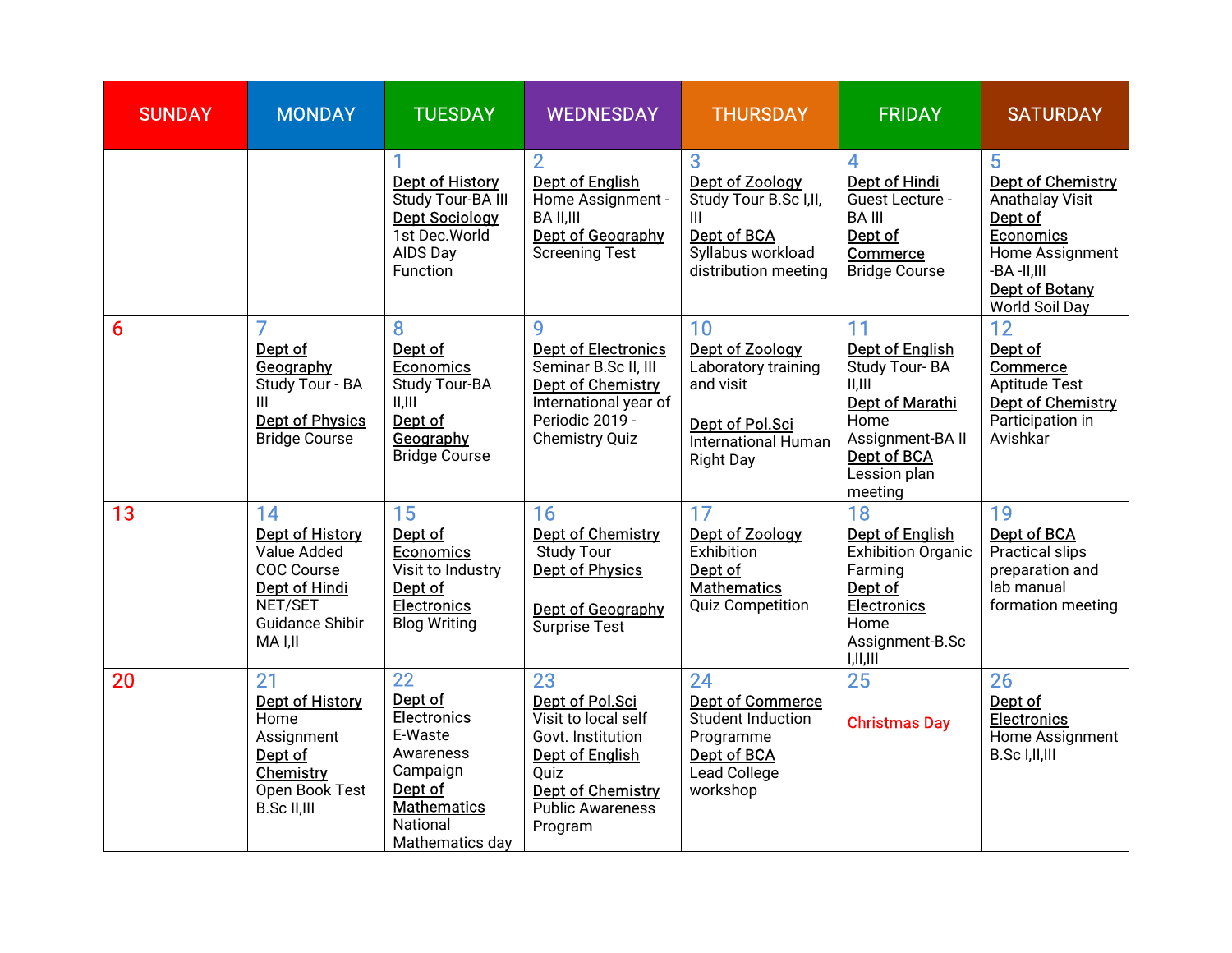| 27<br>28<br>Dept of<br><b>Statistics</b><br>Study Tour B.Sc<br>Dept of Physics<br>Study Tour-B.Sc<br>III, Unit test, Home<br>Assignment | 29<br>Dept of Zoology<br>Home<br>Assignment-B.Sc<br>$-I, II, III$<br>Dept of<br><b>Economics</b><br>Visit Organic<br>Farming | 30<br><b>Dept of Statistics</b><br>Unit test-I & Home<br>Assignment-I<br><b>Dept of Electronics</b><br>ICT-YouTube Video<br>Lecture | 3 <sup>1</sup><br>Dept of Chemistry<br>Home Assignment-<br>B.Sc I, II, III<br>Dept of Geography<br><b>Quiz Copetition</b> |  |  |
|-----------------------------------------------------------------------------------------------------------------------------------------|------------------------------------------------------------------------------------------------------------------------------|-------------------------------------------------------------------------------------------------------------------------------------|---------------------------------------------------------------------------------------------------------------------------|--|--|
|-----------------------------------------------------------------------------------------------------------------------------------------|------------------------------------------------------------------------------------------------------------------------------|-------------------------------------------------------------------------------------------------------------------------------------|---------------------------------------------------------------------------------------------------------------------------|--|--|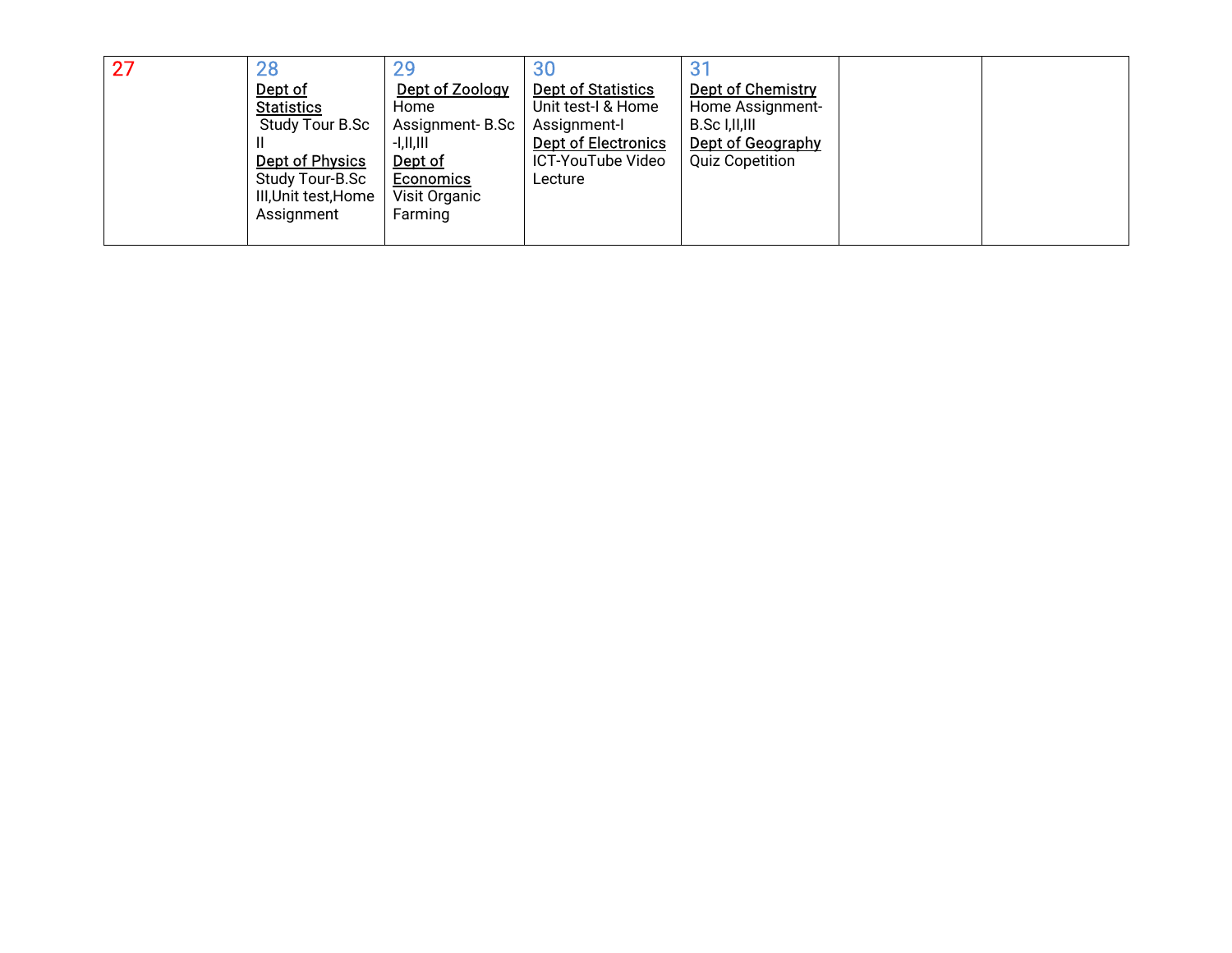# January-2021

| <b>SUNDAY</b>                                                                                                                               | <b>MONDAY</b>                                                                                                                                                                                                              | <b>TUESDAY</b>                                                                                                                                                                                                                                              | <b>WEDNESDAY</b>                                                                                                                                                                                        | <b>THURSDAY</b>                                                                                                                                                                                                     | <b>FRIDAY</b>                                                                                                                                                                                                | <b>SATURDAY</b>                                                                                                                                                                                                                                                     |
|---------------------------------------------------------------------------------------------------------------------------------------------|----------------------------------------------------------------------------------------------------------------------------------------------------------------------------------------------------------------------------|-------------------------------------------------------------------------------------------------------------------------------------------------------------------------------------------------------------------------------------------------------------|---------------------------------------------------------------------------------------------------------------------------------------------------------------------------------------------------------|---------------------------------------------------------------------------------------------------------------------------------------------------------------------------------------------------------------------|--------------------------------------------------------------------------------------------------------------------------------------------------------------------------------------------------------------|---------------------------------------------------------------------------------------------------------------------------------------------------------------------------------------------------------------------------------------------------------------------|
| 31                                                                                                                                          |                                                                                                                                                                                                                            |                                                                                                                                                                                                                                                             |                                                                                                                                                                                                         |                                                                                                                                                                                                                     | <b>Dept of Commerce</b><br>Guest Lecture<br><b>Dept of Hindi</b><br>Unit Test-BA I, II, III<br>Dept of Zoology<br>Unit Test- B.Sc I.II.III<br>Dept of Marathi<br>Marathi Bhasha<br>Sanvardhan<br>Pandharvada | Dept of Geography<br>Guest Lecture<br>Dept of Pol. Sci<br>Alumni Meeting<br><b>Dept of Statistics</b><br><b>Discussion of Lead</b><br><b>College Activity</b><br><b>Dept of History</b><br><b>Traditional Day</b><br><b>Dept of English</b><br>Unit Test-BA II, III |
| $\overline{3}$<br><b>Cultural Dept.</b><br>Observation of<br>Savitrbai Phule<br>Jayanti<br>Dept<br>Sociology<br>Savitribai<br>Phule Jayanti | Dept of Zoology<br><b>Poster Presentation</b><br>Dept of Botany<br>1st BOS meeting of<br><b>Medical Plants</b><br><b>Dept of Economics</b><br>Unit Test-BA-II,III<br><b>Dept of Electronics</b><br>Unit Test-B.Sc I,II,III | 5<br><b>Dept of Marathi</b><br>Guaidance for<br>Competitive Exam-BA<br>III & MA I,II<br><b>Dept of Economics</b><br>UnitTest-BA II,III<br><b>Dept of Chemistry</b><br>Unit Test- B.Sc-I,II,III<br>Dept of Botany<br>2nd BOS meeting of<br>Bonsai Techniques | 6<br>Dept of English<br>Visit to Library-BA-II,III<br>Dept of BCA<br><b>Traditional Day</b><br>Celebration<br>Dept of Pol. Sci<br>Unit Test-BA I/II                                                     | Dept of History<br><b>Guest Lecture</b><br>Dept of Chemistry<br><b>Subject Related Field</b><br>Work- B.Sc III<br>Dept of Geography.<br>Alumni Intraction                                                           | g<br>Dept of Hindi<br>World Hindi Day<br><b>Celebration &amp; Wall</b><br><b>Paper Presentation</b><br><b>Dept of Economics</b><br>Visit to Library-BA<br>II, III<br>Dept of Commerce<br>Home Assignment     | 9<br><b>Cultural Dept.</b><br>Swami Vivekanand<br><b>Birth Anniversary</b><br>Week<br>Dept of Library<br><b>Book Exhibition</b><br>Dept of BCA<br><b>Industrial Visit</b>                                                                                           |
| $\overline{10}$                                                                                                                             | 11<br><b>Dept of Electronics</b><br><b>Guest Lecture</b><br>Dept of Zoology<br><b>Guest Lecture</b><br><b>Dept of Statistics</b><br>Guest Lecture.<br><b>Dept of Physics</b><br>Skay Objervation,<br>Guest Lecture,        | 12<br>Dept of History<br>Students Seminar<br>Dept of BCA<br>Guest lecture<br><b>CDC Meeting</b><br>Dept of Mathematics<br><b>Blog Writing</b>                                                                                                               | 13<br><b>Dept of Economics</b><br><b>COC Course</b><br><b>Dept of Physics</b><br><b>Guest Lecture</b><br>Dept of Chemistry<br>Vivekanand Saptaha-<br>Project Competition &<br><b>Cultural Programme</b> | 14<br>Dept of Geography<br><b>Geography Day-Poster</b><br>Presentation<br><b>Dept of English</b><br><b>Poster Presentation-BA</b><br>$\parallel$ , $\parallel$<br><b>Dept of Electronics</b><br><b>Blog Writing</b> | 15<br><b>CDC Meeting</b><br>Dept of Zoology<br>Surprise Test-B.Sc<br>Ш<br><b>Dept of Physics</b><br>Surprise Test-B.Sc<br>Ш<br><b>Dept Sociology</b><br>Field Visit - BA III                                 | 16<br><b>Dept of Economics</b><br><b>Poster Presentation-</b><br>BA II,III<br>Dept of Commerce<br>Insurance sensitizing                                                                                                                                             |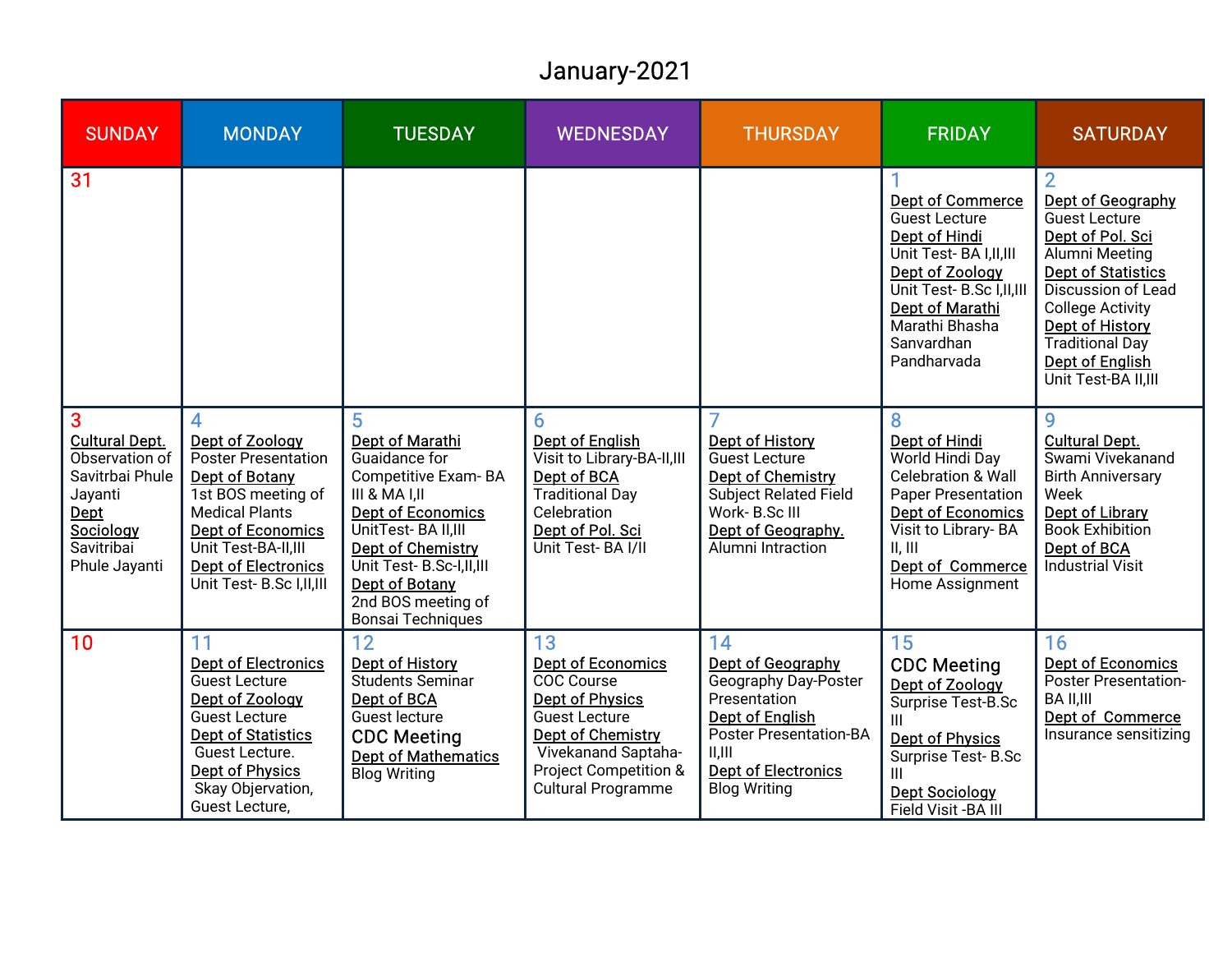| 17 | 18<br>Dept of Marathi<br>Surprise Test-BA III<br>Dept of<br><b>Mathematics</b><br><b>Poster Presentation</b>                                                                                                      | Dept of History<br><b>Field Visit</b><br>Dept of BCA<br>Test & Assignment -<br>meeting | 20<br>Dept of Zoology<br>One Day Workshop<br><b>Dept of Electronics</b><br><b>Poster Presentation-</b><br>B.Sc II,III<br><b>Dept of Statistics</b><br>Unit test-II & Home<br>Assignment -II               | 21<br><b>Dept of Commerce</b><br>Industrial Visit/ tour<br>Dept of Chemistry<br><b>Institute Visit</b><br>Dept of History<br>Unit Test               | 22<br><b>Dept of Economics</b><br>Guest lecture on<br>project writing-BA-<br>11,111<br>Dept of BCA<br><b>Project Allotment</b>                                             | 23<br><b>Dept of English</b><br><b>COC Course</b><br>Dept of Hindi<br>Surprise Test-BA III              |
|----|-------------------------------------------------------------------------------------------------------------------------------------------------------------------------------------------------------------------|----------------------------------------------------------------------------------------|-----------------------------------------------------------------------------------------------------------------------------------------------------------------------------------------------------------|------------------------------------------------------------------------------------------------------------------------------------------------------|----------------------------------------------------------------------------------------------------------------------------------------------------------------------------|---------------------------------------------------------------------------------------------------------|
| 24 | 25<br>Dept of Pol. Sci<br>Special lecture on<br>voter awareness &<br><b>National Voters Day-</b><br><b>Group Discussion</b><br>Dept of Chemistry<br><b>Sports Activity</b><br>Dept of BCA<br><b>Guest Lecture</b> | 26<br><b>Republic Day</b><br>NCC<br><b>Republic Day Marching</b>                       | 27<br>Dept of Geography.<br>Celebration of<br><b>National Geographic</b><br>Day - Poster & Modal<br>Presentation<br>Dept of Zoology<br>Celebration of<br>Republic Day - Brain<br>Storming-B.Sc I, II, III | 28<br><b>Dept of Physics</b><br>Unit test I, Home<br>Assignment II - B.se -<br>  ,   <br><b>Dept of Electronics</b><br>ICT-YouTube Video<br>Lectures | 29<br><b>Dept of English</b><br>Guest Lecture<br>Dept of History<br>Surprise Test<br>Dept of Chemistry<br>Surprise Test-B.Sc<br>Ш<br>Dept of Zoology<br><b>Health Camp</b> | 30<br><b>Dept of Commerce</b><br>Wallpaper<br>Presentation<br>Dept of Geography<br><b>Surprise Test</b> |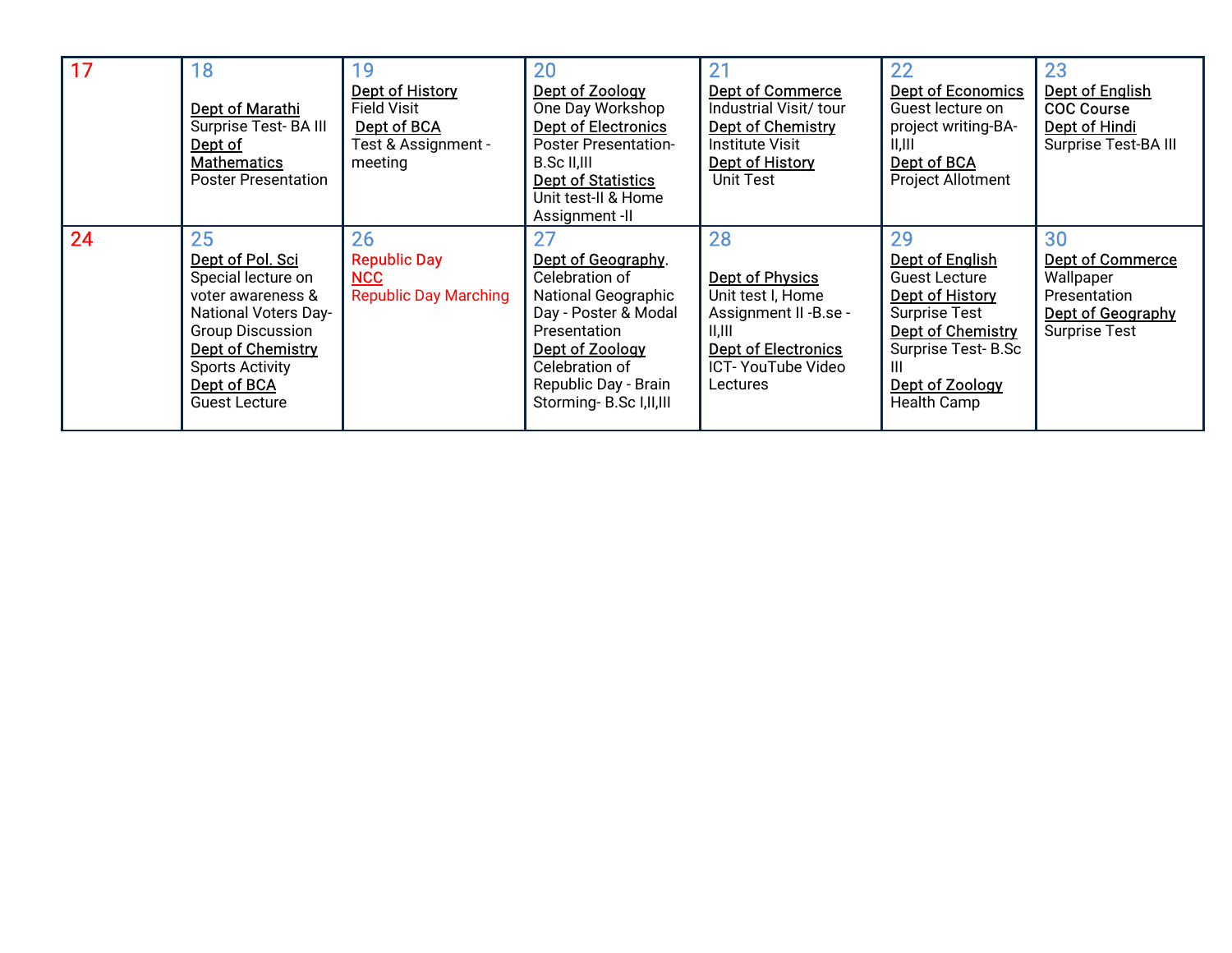## February-2021

| <b>SUNDAY</b>                                                            | <b>MONDAY</b>                                                                                                                                                                                                                                                                                     | <b>TUESDAY</b>                                                                                                                                                                                                                                                                                                         | <b>WEDNESDAY</b>                                                                                                                                                                                                      | <b>THURSDAY</b>                                                                                                                                                                                                                         | <b>FRIDAY</b>                                                                                                                                                                                                                   | <b>SATURDAY</b>                                                                                                                                                                                                                |
|--------------------------------------------------------------------------|---------------------------------------------------------------------------------------------------------------------------------------------------------------------------------------------------------------------------------------------------------------------------------------------------|------------------------------------------------------------------------------------------------------------------------------------------------------------------------------------------------------------------------------------------------------------------------------------------------------------------------|-----------------------------------------------------------------------------------------------------------------------------------------------------------------------------------------------------------------------|-----------------------------------------------------------------------------------------------------------------------------------------------------------------------------------------------------------------------------------------|---------------------------------------------------------------------------------------------------------------------------------------------------------------------------------------------------------------------------------|--------------------------------------------------------------------------------------------------------------------------------------------------------------------------------------------------------------------------------|
| 28<br>Dept of Botany<br>National Science Day-<br><b>Quiz Competition</b> | <b>Dept of Commerce</b><br>Guest Lecture-2<br>Dept of Hindi<br>Quiz-BA III<br><b>Dept of Physics</b><br><b>Group Discussion-</b><br>B.Sc II,III<br><b>Dept of History</b><br><b>Project Writing</b><br><b>Dept Sociology</b><br>Students Seminar<br>Dept of<br>Geography.<br><b>Surprise Test</b> | $\overline{2}$<br><b>Dept of English</b><br>Open Book Test-<br><b>BA II,III</b><br>Dept of Zoology<br>Group Discussion<br>- B.Sc II,III<br><b>Dept of Marathi</b><br>Quiz Competition-<br><b>BAI</b><br><b>Annual Sports</b><br>Day<br>Dept of BCA<br>Sport day<br>Programme<br>Dept of Botany<br>World Wetland<br>Day | 3<br>Staff academy<br>Meeting<br><b>Dept of Chemistry</b><br>Alumini meeting<br><b>Dept of Electronics</b><br><b>University Practical</b><br>exam<br><b>Dept of Economics</b><br>Open Book Test-BA<br>  ,             | $\overline{A}$<br><b>Dept of Economics</b><br>Home Assignment<br>B.A. II,III<br>Dept of<br><b>Mathematics</b><br>Coc Course<br>Dept of Geography.<br><b>Library Visit</b>                                                               | 5<br><b>Dept of History</b><br><b>Field Project</b><br><b>Dept of English</b><br><b>Group Discussion-BA</b><br>II, III<br><b>Dept of Statistics</b><br>SUSTA Written Quiz<br>Competition                                        | 6<br><b>Staff Academy</b><br><b>Activity</b><br><b>Dept of Electronics</b><br>Pre-Semester exam<br><b>Dept of Economics</b><br>Advance/Slow<br>learner teaching-BA<br>II, III<br><b>Dept Sociology</b><br><b>Guest Lecture</b> |
| $\overline{7}$                                                           | 8<br>Dept of Pol. Sci<br>Surprise Test-BA<br>1/11/111<br>Dept of BCA<br>TechSpark 2K18<br>Event<br><b>Dept of Botany</b><br><b>Essay Writing</b><br>Copetition for UG &<br>PG Students                                                                                                            | 9<br><b>Dept of English</b><br><b>Bank Visit</b><br>Dept of Zoology<br>State quiz<br>competition B.Sc<br>I,II,III<br>Dept of<br><b>Economics</b><br>Open Book Test-<br><b>BA II,III</b>                                                                                                                                | 10<br><b>Dept of Commerce</b><br>Unit Test<br><b>Dept of Chemistry</b><br>Kahoot Test B.Sc I, II,<br>Ш<br>Dept of Botany<br>2nd BOS meeting of<br><b>Nursery Techniques</b><br>Telescope<br>preparation<br>Programme, | 11<br><b>Dept of Economics</b><br><b>Group Discussion-BA</b><br>II.III<br><b>Dept of English</b><br>Guest Lecture<br><b>Dept of Physics</b><br>Open Book Test -<br>B.Sc II,III<br>Dept of<br><b>Mathematics</b><br><b>Guest Lecture</b> | 12<br><b>Dept of History</b><br><b>Poster Presentation</b><br>Dept of Geography.<br><b>Field Visit</b><br>Dept of Hindi<br><b>Group Discussion-BA</b><br>II, III<br>Dept of Botany<br>Birth anniversary day of<br>Charls Darwin | 13<br><b>Dept of Electronics</b><br>Open Book Test-<br>B.Sc II,III<br>Dept of Marathi<br>Project Work- BA III<br><b>Dept of Economic</b><br>Project Writing-BA<br>II, III                                                      |
| 14                                                                       | 15<br><b>Dept of Commerce</b><br>Open Book Test<br>Dept of Zoology<br>Open Book Test<br>B.Sc II, III<br><b>Dept of English</b><br><b>Brain Storming-BA</b><br>II, III                                                                                                                             | 16<br>Dept of Library<br><b>Study Tour</b><br>Dept of<br>Chemistry<br>Pre-Semester<br>Exam-B.Sc III<br>Dept of<br>Geography.                                                                                                                                                                                           | 17<br>Dept of English<br>Special Project<br>Writing - BA III<br>Dept of Marathi<br>Open Book Test-BA<br>II & B.Com I<br>Dept of Geography.<br><b>Guest Lecture</b>                                                    | 18<br><b>Dept of Commerce</b><br><b>Surprise Test</b><br>Dept of<br><b>Mathematics</b><br>Surprise Test-B.Sc<br>Ш                                                                                                                       | 19<br>Shivaji Maharaj Jayanti                                                                                                                                                                                                   | 20<br><b>Magazine</b><br>Committee<br>Meeting<br>Dept of Botany<br>Pre-Semester Exam<br>B.Sc I,II,III<br><b>Dept of English</b><br>Project Writing-BA                                                                          |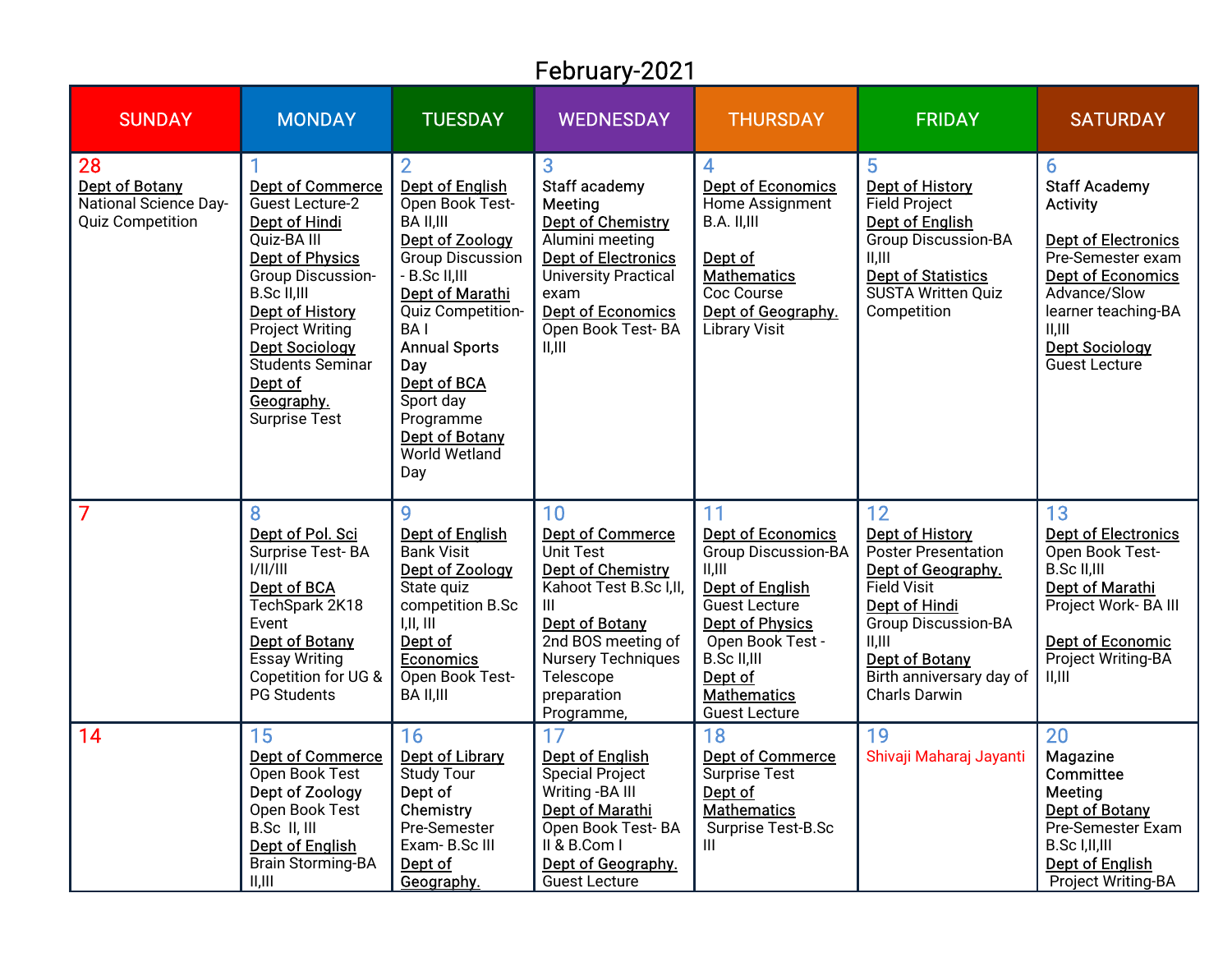|          | Dept of Pol. Sci.<br>Home Assignment-<br>BA II<br>Dept of Botany<br>Seminar<br>Competition for PG<br>Studrnts                                                          | One day<br>Workshop on<br>GIS, GPS, RS                                                                                                                                     |                                                                                                                                                                                      |                                                                                                                                                                                                     |                                                                                                                                                                                                                                                                                              | II, III<br><b>Dept Sociology</b><br>Objective test &<br>Home Assignment                                                                                                           |
|----------|------------------------------------------------------------------------------------------------------------------------------------------------------------------------|----------------------------------------------------------------------------------------------------------------------------------------------------------------------------|--------------------------------------------------------------------------------------------------------------------------------------------------------------------------------------|-----------------------------------------------------------------------------------------------------------------------------------------------------------------------------------------------------|----------------------------------------------------------------------------------------------------------------------------------------------------------------------------------------------------------------------------------------------------------------------------------------------|-----------------------------------------------------------------------------------------------------------------------------------------------------------------------------------|
| 21<br>22 | <b>Dept of Economics</b><br>Oral Test-BA II,III<br>Dept of Zoology<br><b>Group Discussion</b><br>Dept of BCA<br>Assignment<br>submission &<br>project<br>documentation | 23<br>Dept of<br><b>Commerce</b><br><b>Brain Storming</b><br>Dept of Zoology<br>Guest lecture on<br>opportunities<br>after B.Sc<br>Dept of English<br>Oral Test-BA II, III | 24<br>Dept of Pol. Sci.<br>Slow Learner<br><b>Teaching-Remedial</b><br>Coaching - BA I<br>Dept of Geography.<br><b>Guest Lecture</b><br>Dept of Geography.<br><b>Student Seminar</b> | 25<br>Dept of Marathi<br>Marathi Bhasa din<br>Dept of History<br>Open Book Test<br><b>Dept of Economics</b><br>Q.P.Solution-BA II,III<br><b>Dept of Electronics</b><br>ICT-YouTube Video<br>Lecture | 26<br>Dept of English<br>Slow Learner- BA II, III<br>Dept of Hindi<br>Open Book Test-BA II, III<br>Dept of Chemistry<br>National Science Day -<br>Guest Lecture<br><b>Dept of Physics</b><br>National Science Day<br>Dept of Zoology<br><b>National Science Day-</b><br><b>Staff Meeting</b> | Dept of English<br><b>Question Paper</b><br>Solution-BA II, III<br>Dept of Physics<br><b>Science Exhibition</b><br><b>Dept of Chemistry</b><br><b>Group Discussion</b><br>B.Sc II |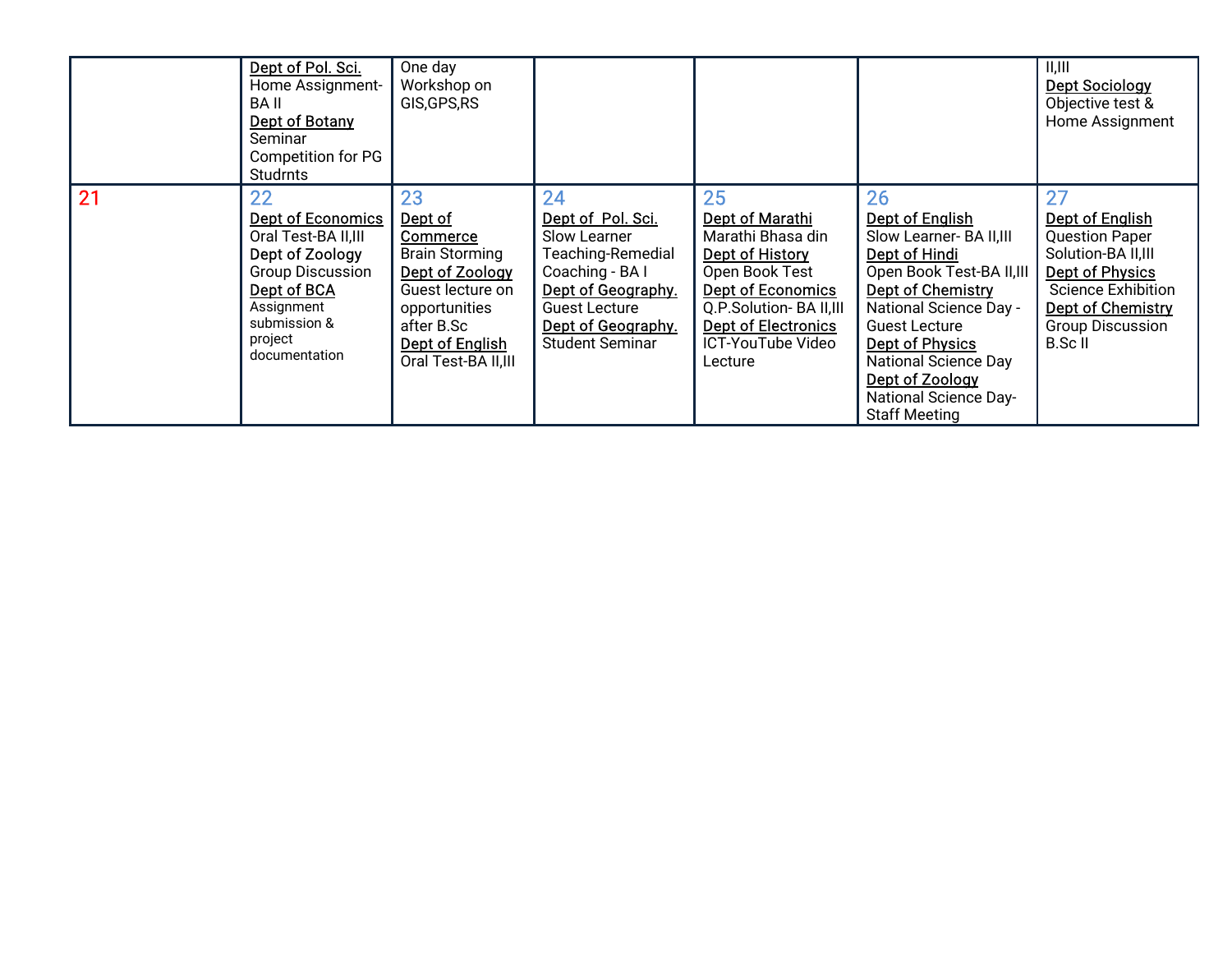#### March-2021

| <b>SUNDAY</b> | <b>MONDAY</b>                                                                                                                                                                                                                                                                                                                        | <b>TUESDAY</b>                                                                                                                                                                                                                                                                                                       | <b>WEDNESDAY</b>                                                                                                                                                                                                                                                             | <b>THURSDAY</b>                                                                                                                                                            | <b>FRIDAY</b>                                                                                                                                                                                                 | <b>SATURDAY</b>                                                                                                                                                                                                                                                              |
|---------------|--------------------------------------------------------------------------------------------------------------------------------------------------------------------------------------------------------------------------------------------------------------------------------------------------------------------------------------|----------------------------------------------------------------------------------------------------------------------------------------------------------------------------------------------------------------------------------------------------------------------------------------------------------------------|------------------------------------------------------------------------------------------------------------------------------------------------------------------------------------------------------------------------------------------------------------------------------|----------------------------------------------------------------------------------------------------------------------------------------------------------------------------|---------------------------------------------------------------------------------------------------------------------------------------------------------------------------------------------------------------|------------------------------------------------------------------------------------------------------------------------------------------------------------------------------------------------------------------------------------------------------------------------------|
|               | Examination<br>Committee<br>Meeting<br>Dept of Pol. Sci<br><b>Surprise Test</b><br>$B.A.$ $III.$<br>Dept of Marathi.<br>Study Tour-BA II, III<br>Dept of<br><b>Mathematics</b><br>Open book test<br>B.Sc II,III                                                                                                                      | $\overline{2}$<br><b>Dept of History</b><br><b>Brain Storming</b><br><b>Dept of Commerce</b><br><b>Group Discussion</b><br>Dept Zoology<br>Practical Revision -<br>B.Sc I,II,III<br>Dept of Geography.<br><b>Practical Exam</b>                                                                                      | 3<br>Second<br>Departmental<br><b>Seminar Series</b><br><b>Starts</b><br><b>Seminar Day-1</b><br>Dept of Hindi<br>Study Tour- BA II, III<br><b>Dept of Electronics</b><br><b>Practical Exam</b>                                                                              | 4<br><b>Seminar Day-2</b><br>Dept of Chemistry<br><b>Teachers Evaluation</b><br>Feedback Form<br><b>CDC Meeting</b><br>Dept of<br><b>Mathematics</b><br>Oral Quiz-B.Sc III | 5<br><b>Seminar Day-3</b><br>Dept of BCA<br>Promotion<br>meeting<br>Dept of<br><b>Economics</b><br>Pre-Semester<br>Exam                                                                                       | 6<br>SeminarDay-4<br><b>Dept of Physics</b><br><b>University Practical</b><br>exam B.Sc I, III<br>Dept of Pol. Sci<br><b>Group Discussion-</b><br>Dept of BCA<br><b>Promotion Meeting</b><br>Dept of Botany<br>Green Campus Clean<br>Campus- Garden<br>Committee             |
| 7             | 8<br>Second<br>Departmental<br><b>Seminar Series</b><br><b>Ends</b><br>Seminar Day-5<br><b>Dept of Hindi</b><br>Pre-Semester<br>Exam - BA III, MA II<br><b>Dept of Chemistry</b><br>8 March<br>International<br><b>Womens Day</b><br><b>Dept Sociology</b><br>World Women Day<br><b>Dept of Physics</b><br>Womens day<br>Celebration | Q<br>Dept of BCA<br>Promotion<br>Campaigning<br>Dept of<br><b>Mathematics</b><br><b>Blog Writing-B.Sc</b><br>  ,   <br>Dept of Pol. Sci<br>International<br>Womens Day-<br><b>Special Lecture</b><br>Dept of Botany<br>2Poster<br><b>Presentation UG,PG</b><br><b>Students</b><br><b>Dept of Commerce</b><br>Seminar | 10<br><b>Building Committee</b><br>Meeting<br>Dept of Chemistry<br><b>Farewell Function</b><br><b>B.Sc III</b><br>Dept of Zoology<br>Womens Day-Poster<br><b>Making Competition</b><br><b>Dept of Statistics</b><br>University level<br>Practical exam-B.sc-<br>$\mathbf{L}$ | 11<br>Mahashivratri                                                                                                                                                        | 12<br>Dept of<br>Commerce<br>Unit Test<br><b>Dept of Chemistry</b><br><b>Practical Exam</b><br>B.Sc I, III<br>Dept of Marathi.<br>COC Course exam<br>-BA III<br><b>Dept Sociology</b><br>Pre-Semester<br>Exam | 13<br><b>Dept of Electronics</b><br><b>Practical Exam</b><br>Dept of Zoology<br>Pre-Semester Exam -<br><b>B.Sc III</b><br><b>Dept of Physics</b><br>Pre-Semester Exam<br>Dept of Pol. Sci<br>Home Assignment-<br>SYBA II/III<br><b>Dept of Commerce</b><br>Pre-Semester Exam |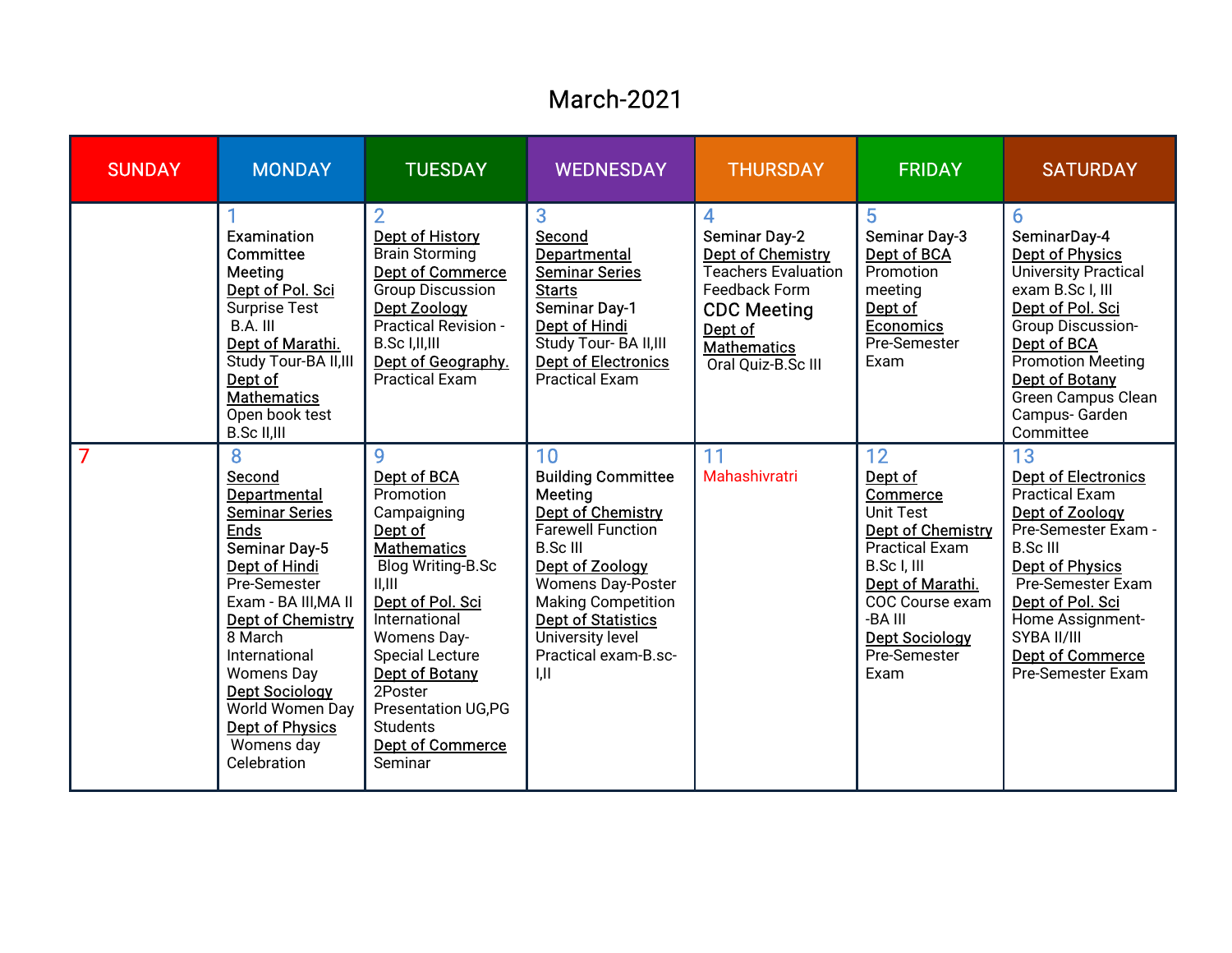| 14<br><b>Dept Sociology</b><br>Set/Net Exam<br>Preparation online<br>Ten Day's<br>workshop Start.<br>21 | 15<br><b>Cultural Dept.</b><br>Dr. APJ Abdul<br>Kalam jayanti<br>Dept of History<br>Pre Exam<br>Dept of<br><b>Electronics</b><br><b>Quiz Competition</b><br>22<br>2nd Term Starts | 16<br>Dept of Marathi.<br>Pre-Semeter Exam<br><b>B.A III, MA II</b><br>Dept of Chemistry<br><b>Teachers Evaluation</b><br>feedback form<br><b>Dept of Electronics</b><br><b>Blog Writing</b><br>23<br><b>Dept Sociology</b> | 17<br>Dept of BCA<br>Assignment<br>submission<br>Dept of Chemistry<br><b>Farewell Function-</b><br><b>B.Sc III</b><br><b>Dept of Economics</b><br>Pre-Semester Exam<br>24<br><b>Dept of Mathematics</b> | 18<br><b>Dept of English</b><br>Send off Function -<br>BA III<br>Dept of Physics<br><b>Practical Revision-</b><br>B.sc I,II,III<br>Dept of<br><b>Mathematics</b><br>Seminar-B.sc III<br>25<br><b>Dept of Economics</b> | 19<br><b>CDC Meeting</b><br><b>NSS World Water</b><br>Day<br>Dept of<br><b>Electronics</b><br>Pre-Semester<br>Exam-B.Sc III<br>26<br>Dept of Zoology | 20<br><b>Magazine</b><br><b>Committee</b><br>Meeting<br>Dept of Pol. Sci<br>Q.P.Solution<br><b>Dept Sociology</b><br>Open Book Test-BA<br>II,III<br><b>First Term End</b><br>27<br><b>Dept of Electronics</b> |
|---------------------------------------------------------------------------------------------------------|-----------------------------------------------------------------------------------------------------------------------------------------------------------------------------------|-----------------------------------------------------------------------------------------------------------------------------------------------------------------------------------------------------------------------------|---------------------------------------------------------------------------------------------------------------------------------------------------------------------------------------------------------|------------------------------------------------------------------------------------------------------------------------------------------------------------------------------------------------------------------------|------------------------------------------------------------------------------------------------------------------------------------------------------|---------------------------------------------------------------------------------------------------------------------------------------------------------------------------------------------------------------|
|                                                                                                         | Dept of BCA<br><b>Practical Exam</b><br><b>BCAI</b><br>Dept of Pol. Sci<br>Pre-Semester<br>Exam-BA III                                                                            | <b>Farewel Function -</b><br>BAIII<br><b>Dept of Commerce</b><br><b>Remedial Teaching</b>                                                                                                                                   | Group Discussion-<br>B.sc II,III<br>Dept of Geography<br>University<br>Examination                                                                                                                      | Send of Function of<br><b>B.Com III</b>                                                                                                                                                                                | Syllabus<br>Completion<br>Meeting                                                                                                                    | Open book test-B.sc<br>II.III<br><b>Dept Sociology</b><br>Q.P.Solution                                                                                                                                        |
| 28                                                                                                      | 29<br>Holi                                                                                                                                                                        | 30<br>Dept of BCA<br>farewell function<br>Dept of Botany<br>2 Internal Exam-<br>M.Sc I, II-Sem I, III                                                                                                                       | 31<br><b>Dept of Mathematics</b><br><b>Syllabus Completion</b><br>Meeting<br><b>Dept of Commerce</b><br>Trade Fair &<br>Entrepreneur<br>Program                                                         |                                                                                                                                                                                                                        |                                                                                                                                                      |                                                                                                                                                                                                               |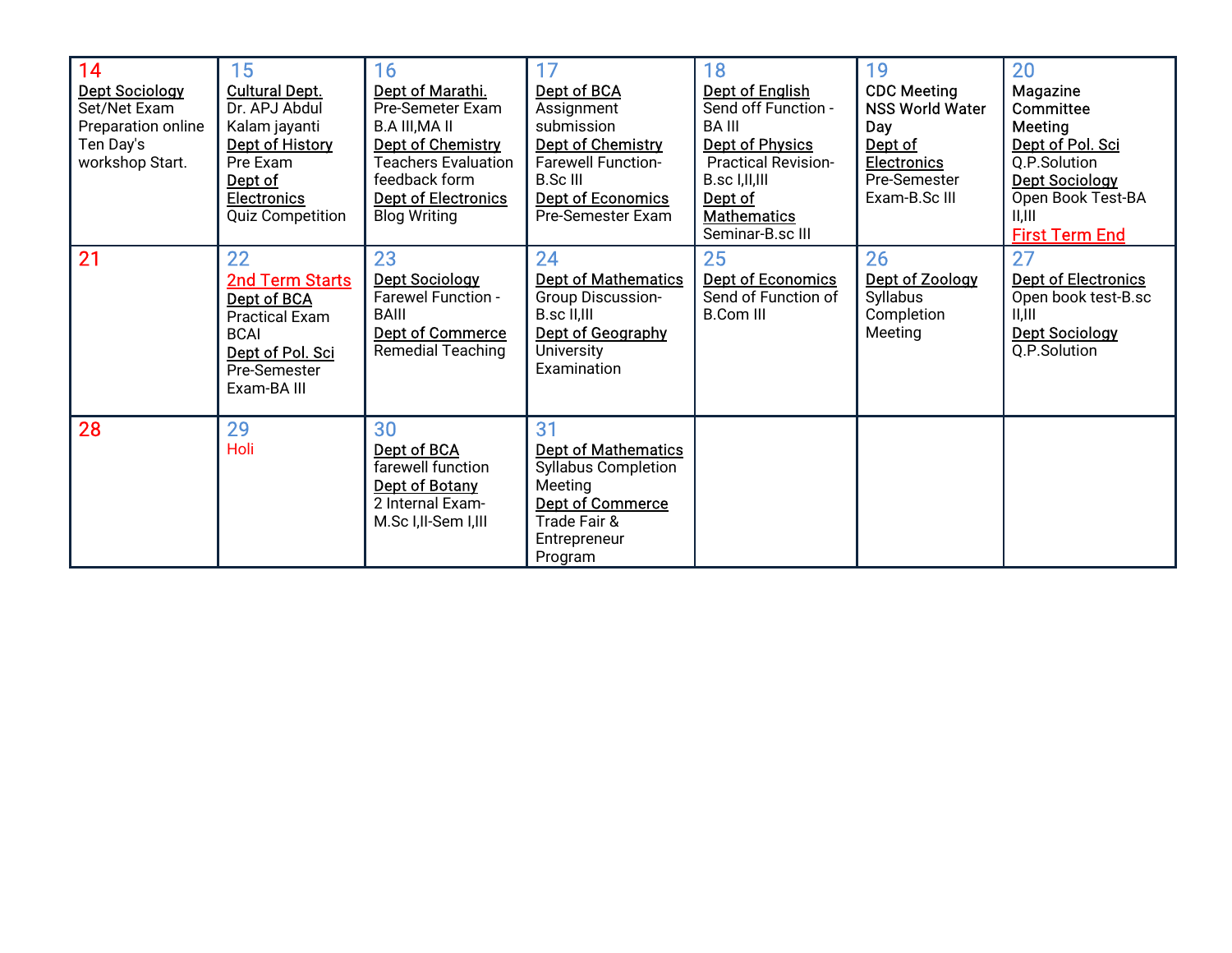## April-2021

| <b>SUNDAY</b>                             | <b>MONDAY</b>                                                                                      | <b>TUESDAY</b>                                                                                                                                    | <b>WEDNESDAY</b>                                                                                                                              | <b>THURSDAY</b>                                                                                               | <b>FRIDAY</b>                                              | <b>SATURDAY</b>                                                                                 |
|-------------------------------------------|----------------------------------------------------------------------------------------------------|---------------------------------------------------------------------------------------------------------------------------------------------------|-----------------------------------------------------------------------------------------------------------------------------------------------|---------------------------------------------------------------------------------------------------------------|------------------------------------------------------------|-------------------------------------------------------------------------------------------------|
|                                           |                                                                                                    |                                                                                                                                                   |                                                                                                                                               | <b>Dept of Chemistry</b><br><b>Practical Exam B.Sc</b><br><b>Dept of Commerce</b><br><b>PPT</b> Presentation  | $\overline{2}$<br><b>Good Friday</b>                       | 3<br><b>Dept of Mathematics</b><br>Written Quiz B.Sc I,II<br>Dept of Geography<br>Staff Meeting |
| $\vert$ 4                                 | 5<br>Dept of History<br>University<br>Examination<br>Dept of Electronic<br><b>Industrial Visit</b> | 6.<br><b>Dept of Chemistry</b><br><b>University Exam</b><br><b>Stock Cheking</b><br>Dept of Physics                                               | Dept of BCA<br>Project Submition &<br>Final execution of<br>Project                                                                           | 8<br>Dept of Pol. Sci<br>Syllabus intraction<br><b>Dept of Commerce</b><br>University Library<br><b>Visit</b> | 9<br>Dept of BCA<br>University exam<br><b>Starts</b>       | 10<br><b>Dept Sociology</b><br>Pre-Semester Exam<br>starts                                      |
| $\overline{11}$                           | 12<br><b>IQAC Meeting</b><br>Dept of<br>Geography<br>Syllabus &<br>Workload<br>Distribution        | 13<br>Dept of Pol. Sci<br>Reguler Teaching<br>Period Start to<br>time table                                                                       | 14<br><b>Cultural Dept.</b><br>Dr. Babasaheb<br><b>Ambedkar Birth</b><br>Anniversary<br><b>Dept of Chemistry</b><br>M.Sc Entrance<br>Workshop | Dept of Electronic<br>Group Discussion -<br>B.sc II,III<br><b>Dept of Commerce</b><br><b>Quiz Competition</b> | 16<br>Dept of<br><b>Mathematics</b><br><b>Blog Writing</b> | 17<br><b>Dept of Mathematics</b><br>Term end Meeting<br>Dept of BCA<br>Practical Exam BCA I     |
| <b>18</b>                                 | 19<br>Self-Appraisal<br>and Syllabus<br><b>Completion Report</b><br>Submission                     | 20<br><b>Dept of Chemistry</b><br>Term end Meeting<br><b>Dept Sociology</b><br>Set/Net Exam<br>Preparation online<br>Ten Day's<br>workshop Start. | 21<br>Ramnavami                                                                                                                               | 22<br>Dept of Zoology<br>World Earth day<br><b>Dept of Commerce</b><br>Pre-Semester                           | 23<br><b>Dept of Botany</b><br>Unit test-B.Sc III          | 24<br><b>Dept of Electronics</b><br>ICT- YouTube Video<br>Lectures                              |
| $\overline{25}$<br><b>Mahavir Jayanti</b> | 26<br>Dept of<br>Geography<br>Debate<br>Competition                                                | 27<br><b>Dept of Physics</b><br>Term end Meeting                                                                                                  | 28<br><b>Dept Sociology</b><br>Term end Meeting                                                                                               | 29<br>Dept of Electronic<br>Brain Storming-B.Sc<br>II, III                                                    | 30<br>Dept of Zoology<br>Term end Meeting                  |                                                                                                 |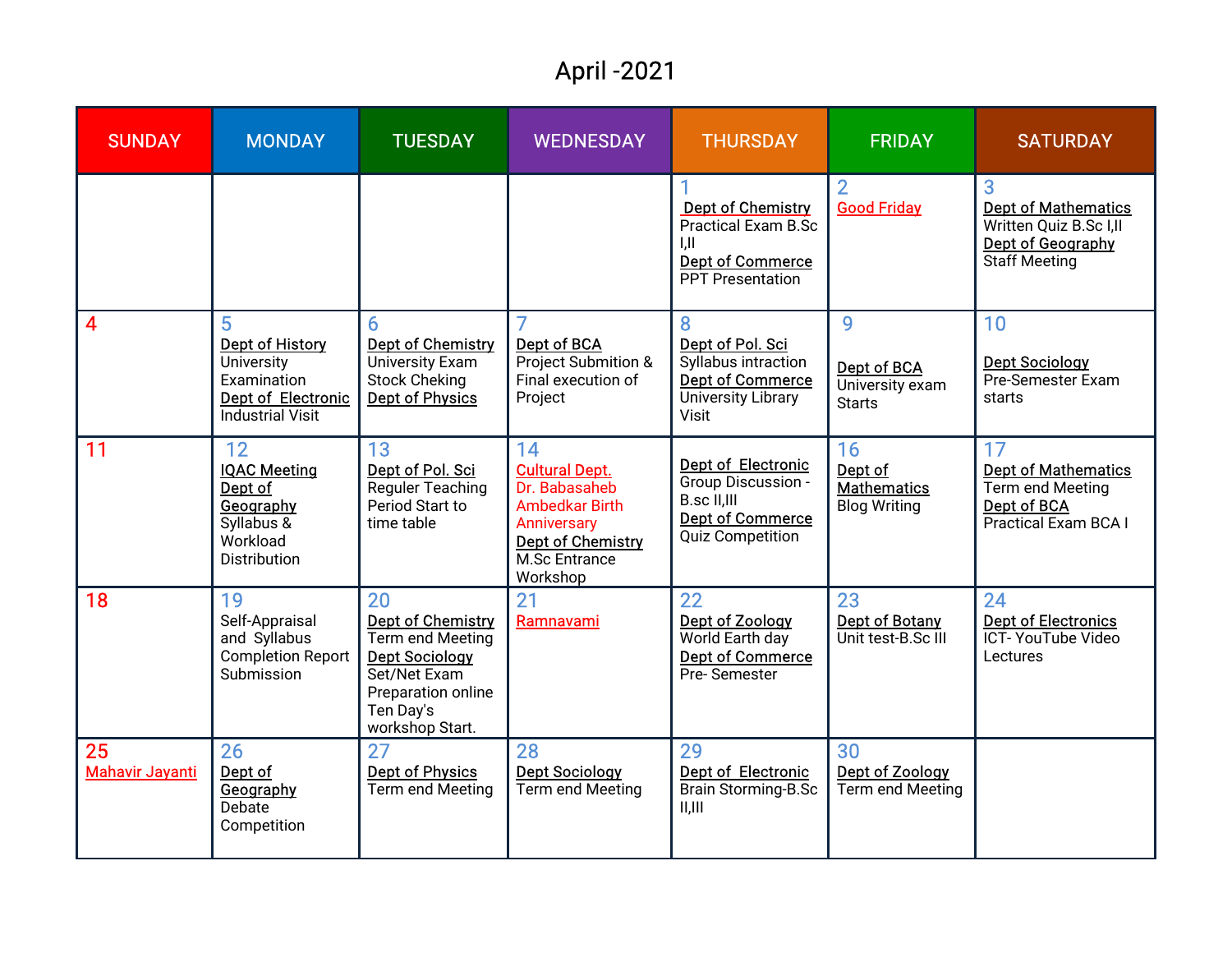## May-2021

| <b>SUNDAY</b>                | <b>MONDAY</b>                                                                                                      | <b>TUESDAY</b>                                                                                                                                              | <b>WEDNESDAY</b>                                                                                                                                | <b>THURSDAY</b>                                                                                                              | <b>FRIDAY</b>                                                                               | <b>SATURDAY</b>                                                                                            |
|------------------------------|--------------------------------------------------------------------------------------------------------------------|-------------------------------------------------------------------------------------------------------------------------------------------------------------|-------------------------------------------------------------------------------------------------------------------------------------------------|------------------------------------------------------------------------------------------------------------------------------|---------------------------------------------------------------------------------------------|------------------------------------------------------------------------------------------------------------|
|                              |                                                                                                                    |                                                                                                                                                             |                                                                                                                                                 |                                                                                                                              |                                                                                             | <b>Dept of Mathematics</b><br>Pre-Semester B.Sc III<br><b>Dept of Commerce</b><br>Guest Lecture-3          |
| $\overline{2}$               | 3<br><b>Dept of History</b><br>University<br>Examination                                                           | 4<br>Dept of Chemistry<br>University Exam<br><b>Stock Cheking</b><br>Dept of<br>Commerce<br>Debate<br>Competition                                           | 5<br>Dept of BCA<br>Project Submition &<br>Final execution of<br>Project<br><b>Dept Sociology</b><br>12th days Online<br><b>Workshop Starts</b> | 6<br>Dept of Electronic<br><b>Blog Writing</b><br>Dept of Pol. Sci<br>Semester<br>Examination-<br>Supervision<br>&Assessment | 7<br>Dept of<br><b>Chemistry</b><br><b>Practical Exam</b><br>B.Sc I,II                      | 8<br>Dept of BCA<br>University exam Starts<br>Dept of Geography<br><b>Group Discussion</b>                 |
| 9                            | 10<br><b>IQAC Meeting</b><br><b>Dept Sociology</b><br>Debate<br>Competition                                        | 11<br>Dept of<br>Geography<br>Poster & Model<br>Presentation                                                                                                | 12<br><b>Dept of Chemistry</b><br>M.Sc Entrance<br>Workshop                                                                                     | 13<br><b>Dept of Electronic</b><br><b>Quiz Competition</b><br><b>Dept of Commerce</b><br><b>U Parent Meet</b>                | 14<br><b>Ramjan Eld</b><br>Dept of Botany<br>University<br>Practical exam-<br><b>B.ScII</b> | 15<br><b>Dept of Mathematics</b><br>Term end Meeting<br>Dept of BCA<br><b>Practical Exam BCA I</b>         |
| 16                           | 17<br>Self-Appraisal<br>and Syllabus<br>Completion<br>Report<br>Submission                                         | 18<br>Dept of Chemistry<br>Term end Meeting<br><b>Dept of Statistics</b><br>Term end Meeting<br><b>Dept Sociology</b><br>Five Days Online<br>Workshop start | 19<br>Dept of Electronic<br>University Practical<br>exam-B.Sc I<br>Dept of Zoology<br>World Earth day                                           | 20<br>Dept of Zoology<br>Term end Meeting<br>Dept of Geography<br>Unit Test                                                  | 21<br>Dept of Botany<br>M.Sc Entrance<br>Practice<br>Examination                            | 22<br>Dept of Electronic<br>Syllabus Completion<br><b>Dept of Commerce</b><br><b>Industrial Visit/Tour</b> |
| 23<br><b>Mahavir Jayanti</b> | 24<br><b>Dept of Botany</b><br><b>Birth Anniversary</b><br>of Carl Linnaeus<br>(Taxonomic<br>system of the<br>day) | 25<br><b>Dept of Physics</b><br>University<br>Practical exam &<br>assesment work                                                                            | 26<br><b>Budhha Purnima</b>                                                                                                                     | 27<br><b>Term End</b><br><b>Meeting All</b><br><b>College level</b>                                                          | 28<br>Dept of Botany<br>Unit test-B.sc III<br>Dept of<br>Electronic<br>Pre-Semester<br>exam | 29<br>Dept of Pol. Sci<br>Paper Setting & Online<br>exam<br><b>Dept of Commerce</b><br>Home Assignment     |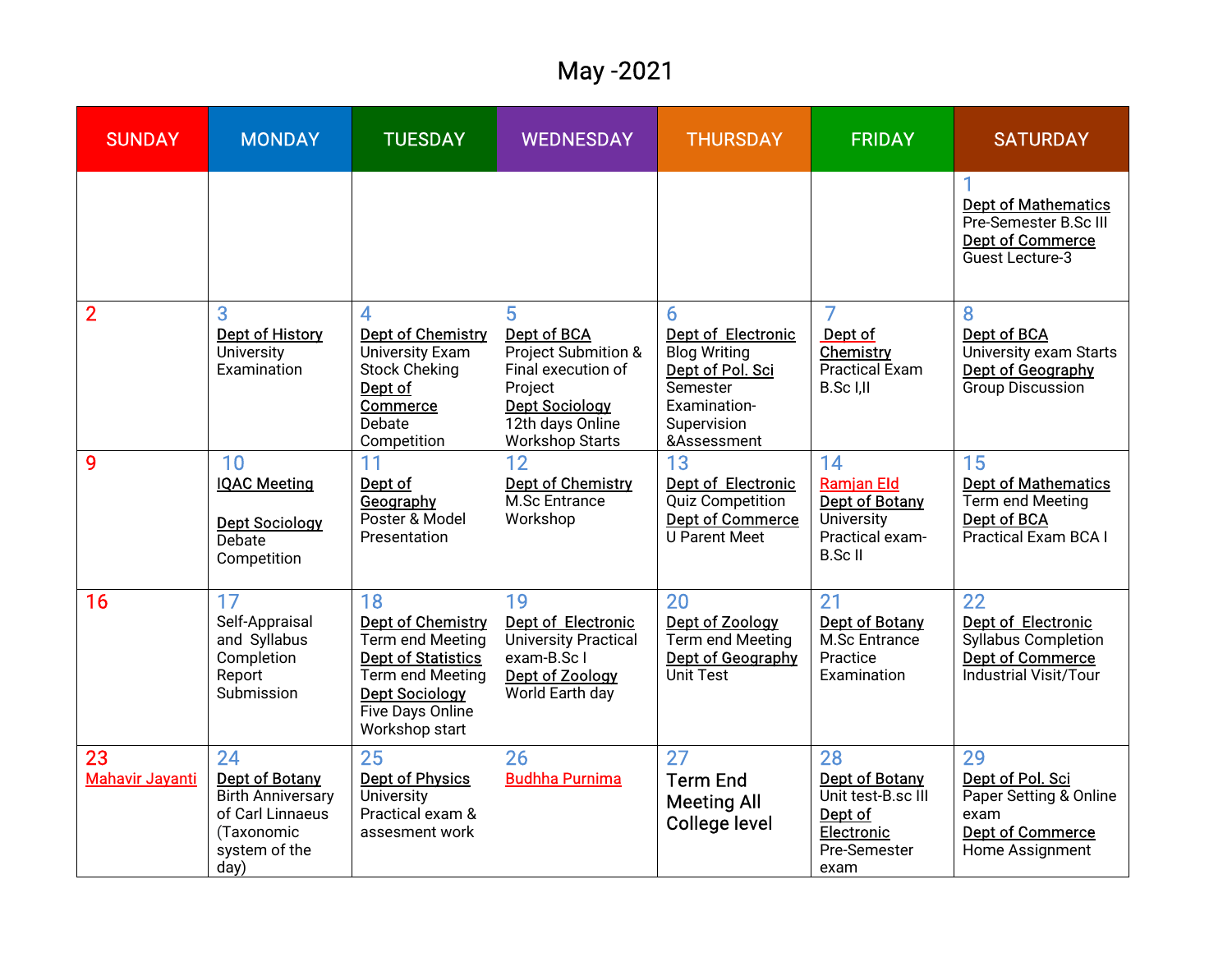| 30 |                                    |  |  |  |
|----|------------------------------------|--|--|--|
|    | Dept Sociology<br>Term end Meeting |  |  |  |
|    |                                    |  |  |  |
|    |                                    |  |  |  |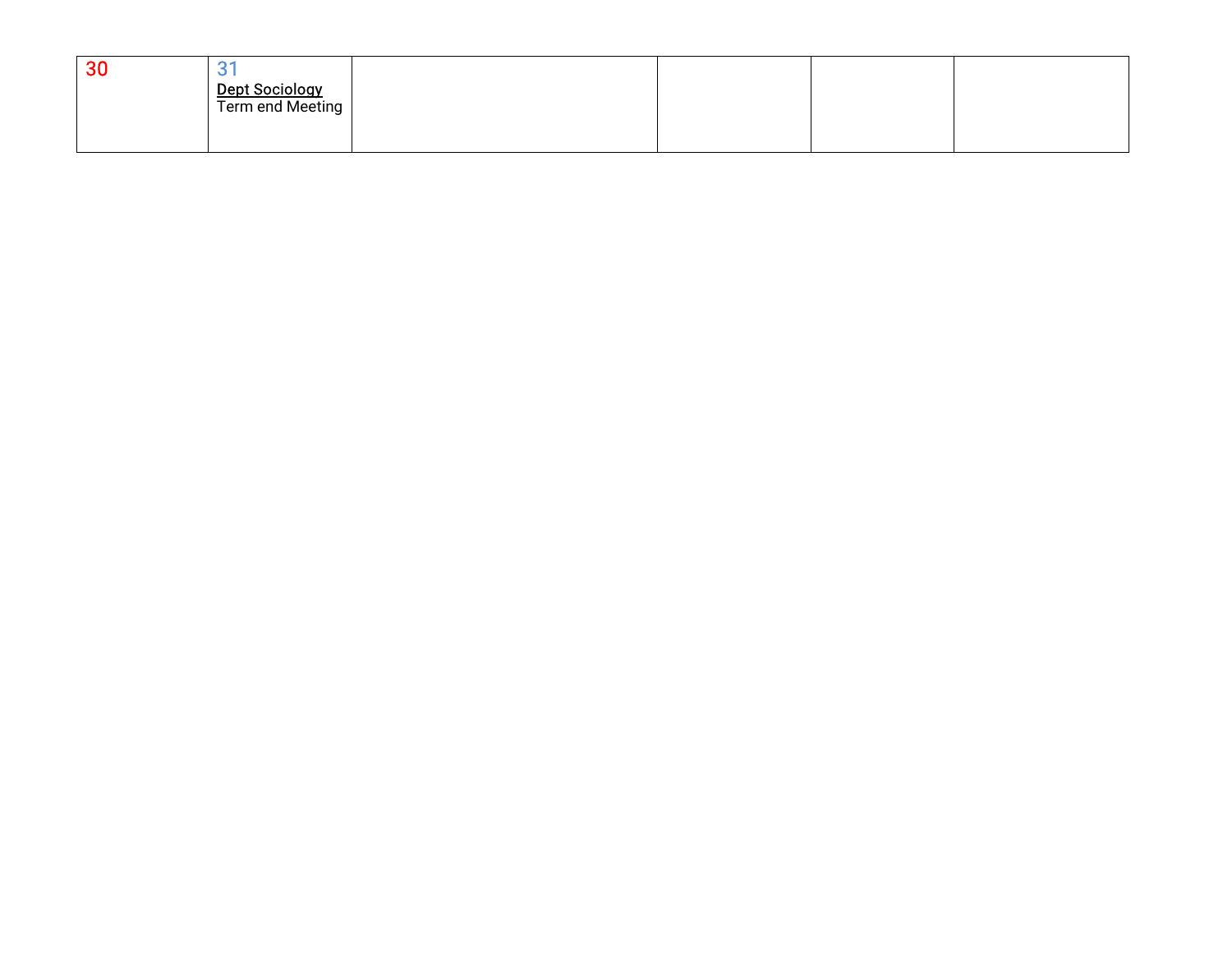#### June- 2021

| <b>SUNDAY</b>                                                             | <b>MONDAY</b>                                                                                               | <b>TUESDAY</b>                                                                                                                                                             | <b>WEDNESDAY</b>                                                                                  | <b>THURSDAY</b>                                                                       | <b>FRIDAY</b>                                                                        | <b>SATURDAY</b>                                                                                                           |
|---------------------------------------------------------------------------|-------------------------------------------------------------------------------------------------------------|----------------------------------------------------------------------------------------------------------------------------------------------------------------------------|---------------------------------------------------------------------------------------------------|---------------------------------------------------------------------------------------|--------------------------------------------------------------------------------------|---------------------------------------------------------------------------------------------------------------------------|
|                                                                           |                                                                                                             | Dept of Pol. Sci<br><b>COC Course</b>                                                                                                                                      | $\overline{2}$<br>Dept of<br><b>Mathematics</b><br><b>Syllabus Discussion</b>                     | Dept of Geography<br>Guest Lecture<br><b>Dept of Commerce</b><br><b>Eassy Writing</b> | <b>Dept of Electronic</b><br>Ict: Youtube video<br><b>lectures</b>                   | 5<br><b>Dept Sociology</b><br><b>World Environment</b><br>Day                                                             |
| 6                                                                         | <b>Dept of Botany</b><br>World Food Safety<br>Day                                                           | 8<br><b>Dept of Electronic</b><br>Practical exam                                                                                                                           | 9<br>Dr. Bapuji<br>Salunkhe<br>Jayanti                                                            | 10<br>Dept of<br><b>Mathematics</b><br>Workload<br>Distribution<br>Discussion         | 11<br>Dept of<br>Geography<br>Study Tour-BA III                                      | 12<br>Dept of Pol. Sci<br>Unit test -BA II/III                                                                            |
| 13                                                                        | 14<br>Dept of Electronic<br><b>Blog Writing</b>                                                             | 15<br>Dept of Pol. Sci<br><b>Brain Storming-</b><br><b>BAI</b>                                                                                                             | 16<br>Dept of Pol. Sci<br>Poster presentation<br>Dept of Commerce<br><b>Surprise Test</b>         | 17<br>Dept of Electronic<br>Surprise test-B.sc<br>II, III                             | 18<br>Dept of<br>Geography<br>Project Report<br>Writing                              | 19<br>Dept of Botany<br>Unit Test -B.sc II                                                                                |
| 20<br><b>NCC</b><br>Celebration<br>of<br>International<br><b>Yoga Day</b> | 21<br><b>Dept of Botany</b><br>Home Assignment<br><b>B.sc III</b><br><b>Dept of Commerce</b><br>Unit Test-1 | $\overline{22}$<br>Time-Table<br>Committee<br>Meeting<br><b>Cultural Dept.</b><br>Rashtramata<br>Jijau Jayanti<br><b>Dept Sociology</b><br>Lead College Online<br>workshop | 23<br><b>All Dept Faculty</b><br>wise Meeting<br>BCA , Admission<br>Promotion &<br><b>Process</b> | 24<br><b>Library Dept</b><br>Orientation for<br>fresher student<br>dept library       | $\overline{25}$<br>Dept of History<br>Cha.Shahu<br>Maharaj<br>Jayanti<br>Celebration | 26<br>Dept of Botany<br><b>Online Webinar</b><br><b>Guest lecture</b><br><b>Dept Sociology</b><br><b>Group Discussion</b> |
| $\overline{27}$                                                           | 28<br>Dept of Botany<br>Plant of<br>theweek                                                                 | 29<br><b>Dept of Botany</b><br>Unit test B.sc III                                                                                                                          | 30<br><b>Dept Sociology</b><br>Objective Test &<br>Home Assignment                                |                                                                                       |                                                                                      |                                                                                                                           |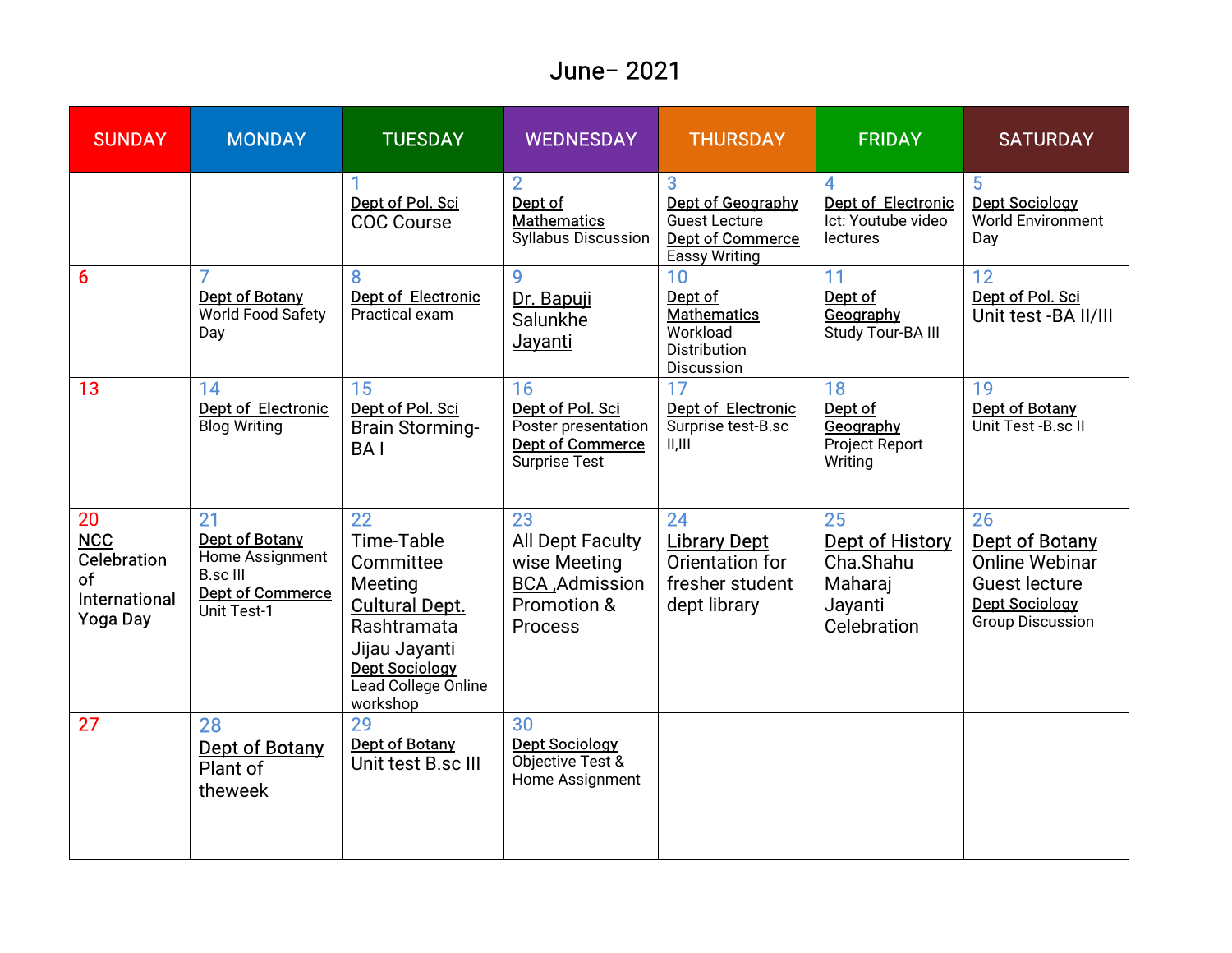## July -2021

| <b>SUNDAY</b>                                         | <b>MONDAY</b>                                                                                                        | <b>TUESDAY</b>                                                                                                 | <b>WEDNESDAY</b>                                                                                                                               | <b>THURSDAY</b>                                                                                                                                                                         | <b>FRIDAY</b>                                                                                                                                                                                   | <b>SATURDAY</b>                                                                                                                        |
|-------------------------------------------------------|----------------------------------------------------------------------------------------------------------------------|----------------------------------------------------------------------------------------------------------------|------------------------------------------------------------------------------------------------------------------------------------------------|-----------------------------------------------------------------------------------------------------------------------------------------------------------------------------------------|-------------------------------------------------------------------------------------------------------------------------------------------------------------------------------------------------|----------------------------------------------------------------------------------------------------------------------------------------|
|                                                       |                                                                                                                      |                                                                                                                | <b>Dept of English</b><br>Welcome to the first<br>year students<br><b>Dept Commerce</b><br>Guest Lecture-4<br>Dept of Botany<br>Vanmatsav Week | Dept of Zoology<br>Discussion and<br>workload distribution<br>meeting B. Sc I, II, III<br>Dept of History<br><b>Screening Test</b><br><b>Dept of Mathematics</b><br><b>Blog Writing</b> | <b>Dept of Chemistry</b><br>Welcome B.Sc III<br><b>Dept of Marathi</b><br>Bridge Course B.A. I<br>Dept of Geography<br><b>Screening Test</b><br>Dept of Botany<br>Home<br>Assignment-B.sc<br>Ш. | 4<br><b>Dept of English</b><br>Bridge Course to<br>the BA I students<br>Dept of Geography<br>Village Survey &<br><b>Report Writing</b> |
| $\overline{4}$                                        | 5<br>Dept of B.C.A.<br><b>Practical Time Table</b><br>Preparation<br><b>Dept of Sociology</b><br>Reguler Teaching    | 6<br><b>Dept of History</b><br><b>Bridge Course</b><br>Dept of Pol. Sci<br>Open Book Test-<br><b>BA II/III</b> | Dept of Economics -<br><b>World Population</b><br>Day<br><b>Dept of Statistics</b><br>Syllabus discussion<br>meeting                           | <b>Dept of Electronics</b><br>Practical exam B.sc II<br><b>Dept of Mathematics</b><br>Unit test                                                                                         | 9<br>Dept of Zoology<br>Girls students<br>Counseling<br><b>Dept of Commerce</b><br>Wallpaper<br>Presentation                                                                                    | 10<br><b>Dept of Statistics</b><br><b>B.sc I Result</b><br>Discussion &<br>Workload<br><b>Distribution</b><br>meeting                  |
| 11<br>Dept<br>Sociology<br>World<br>Population<br>day | 12<br><b>Dept of Chemistry</b><br>Bridge course & Tree<br>Plantation<br>Dept of Pol. Sci<br>Surprize test-BA<br>1/11 | 13<br>Programme<br>Dept B.C.A.<br><b>Practical Slips</b><br>prapartion & lab<br>manual formation<br>meeting    | $14$<br>Dept of History<br>Quiz Competition<br>Dept of<br><b>Mathematics</b><br>Home Assignment                                                | 15<br>Dept of Zoology<br><b>Bridge Course</b><br>Dept of English<br>Aptitude test                                                                                                       | 16<br><b>Dept of Economics</b><br>Students Welcome<br><b>Dept of Statistics</b><br><b>B.sc II Result</b><br><b>Discussion meeting</b>                                                           | 17<br><b>Dept of Electronics</b><br>Practical exam B.sc                                                                                |
| 18                                                    | 19<br>Dept of<br><b>Mathematics</b><br><b>Pre-Semester Test</b>                                                      | 20<br><b>Dept of Electronics</b><br>term end<br><b>Dept of Commerce</b><br>Unit Test-2                         | 21<br><b>Bakri Eid</b>                                                                                                                         | 22<br>Dept of Zoology<br>To arrange the Guest<br>lecture<br>Dept of Marathi<br>Aptitude Test - BA -I                                                                                    | 23<br><b>NCC</b><br><b>Celebration of Kargil</b><br>Vijay Divas<br><b>Dept of Chemistry</b><br>Seminar & Project<br>Allotment B.Sc III                                                          | 24<br><b>Dept of Physics</b><br>Guru Pournima<br>Celebration<br><b>Dept of Sociology</b><br>Project Work - BA III                      |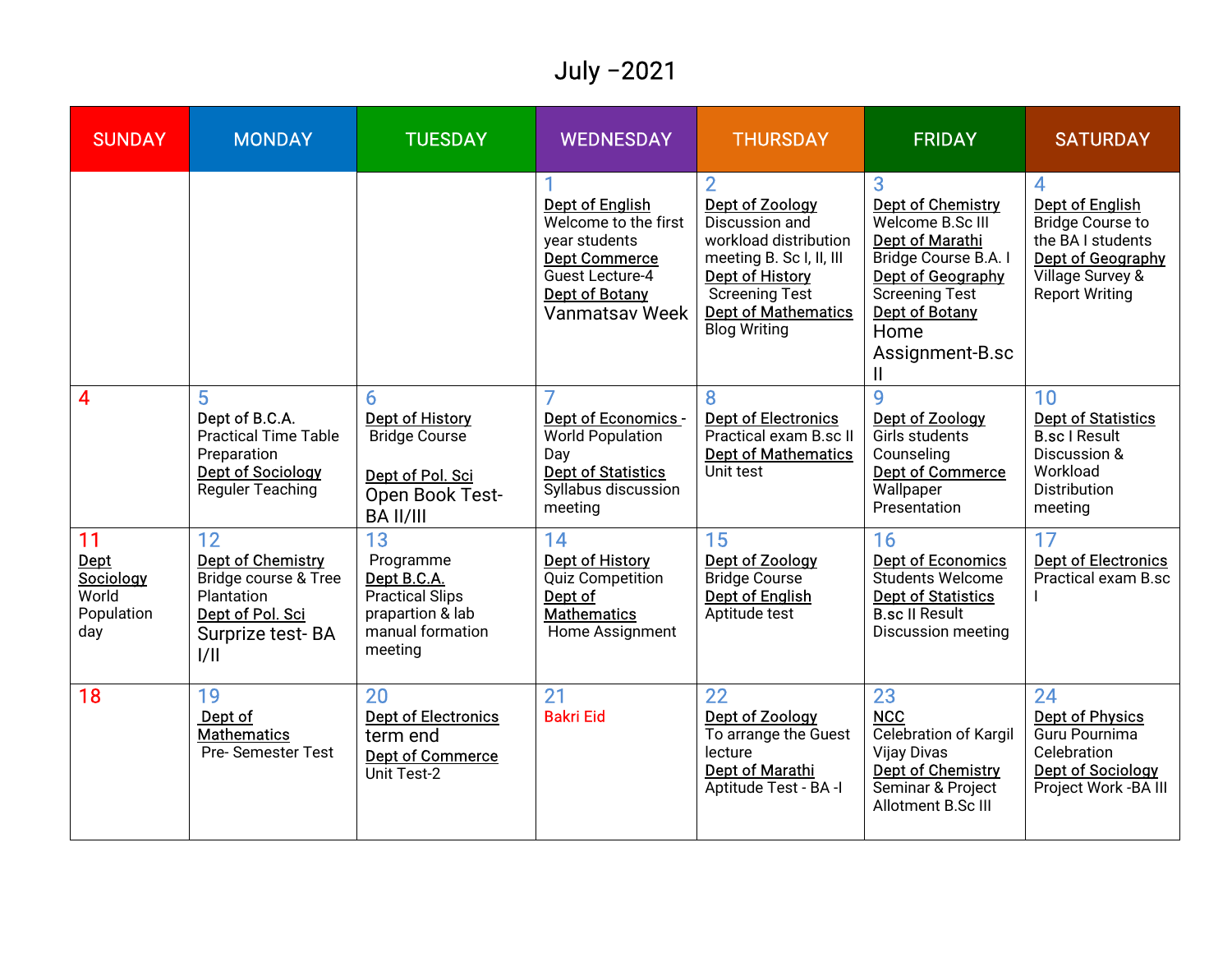| 25 | 20                       |                          | 28                    | 20                   | 30                |                      |
|----|--------------------------|--------------------------|-----------------------|----------------------|-------------------|----------------------|
|    | Dept of Zoology          | <b>Dept of Economics</b> | Dept of English &     | Dept of History      | Dept of Pol. Sci  | Dept of English      |
|    | <b>Bridge Course</b>     | <b>Essay Writing</b>     | Economic              | <b>Surprise Test</b> | Home Assignment - | <b>Essay Writing</b> |
|    | <b>Dept of Economics</b> | Dept of Geography        | Visit & Help of Flood |                      | <b>BAIII</b>      | awareness of         |
|    | <b>Aptitude Test</b>     | University Practical     | Area(Shirdon)         |                      |                   | Environment - BA I   |
|    |                          | exam                     |                       |                      |                   |                      |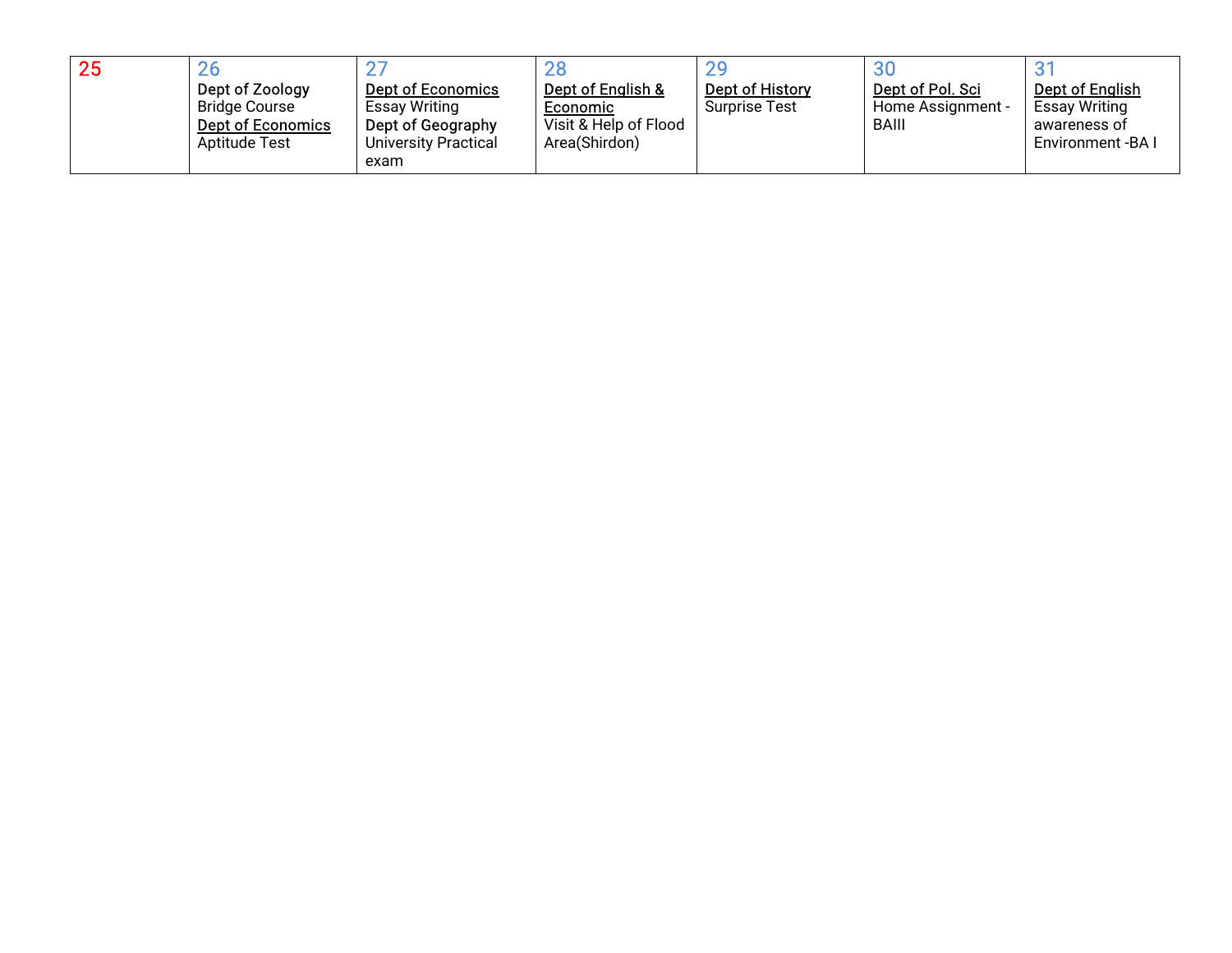## August-2021

| <b>SUNDAY</b>                                                                                              | <b>MONDAY</b>                                                                                                                                                                         | <b>TUESDAY</b>                                                                                                                                                                     | <b>WEDNESDAY</b>                                                                                                                                                             | <b>THURSDAY</b>                                                                                                                              | <b>FRIDAY</b>                                                                                                                 | <b>SATURDAY</b>                                                                                                                         |
|------------------------------------------------------------------------------------------------------------|---------------------------------------------------------------------------------------------------------------------------------------------------------------------------------------|------------------------------------------------------------------------------------------------------------------------------------------------------------------------------------|------------------------------------------------------------------------------------------------------------------------------------------------------------------------------|----------------------------------------------------------------------------------------------------------------------------------------------|-------------------------------------------------------------------------------------------------------------------------------|-----------------------------------------------------------------------------------------------------------------------------------------|
|                                                                                                            | <b>Dept of English</b><br><b>Guest Lecture</b><br>Dept of BCA<br>Test and assignment<br>schedule meeting<br><b>Dept of Statistics</b><br>General meeting<br><b>Regarding Syllabus</b> | Dept of Economics<br>Home Assignment-BA &<br>B.Com-I,II,III<br><b>Dept of Marathi</b><br>Home Assignment BA I<br><b>Dept of Mathematics</b><br><b>Practical Exam</b><br>Discussion | 4<br>Dept of Geography<br>Alumni Ineraction<br><b>Dept Chemistry</b><br>Aptitude Test B.Sc I<br><b>Dept Sociology</b><br>Unit Test-BA III                                    | 5<br><b>Dept of Commerce</b><br>H Skill Development<br>Program<br><b>Dept of History</b><br>Kranti Din-Lecture                               | 6<br><b>Cultural Dept.</b><br>Dr. Bapuji Salunkhe<br>Punya tithi<br>Dept of Zoology<br>Distribution of Project<br>to B.Sc III | <b>Dept Chemistry</b><br>SurpriseTest B.Sc.II<br>Dept of Pol Sci<br>Home Assignment<br>BA II/I                                          |
| 8                                                                                                          | 9<br>Dept of Library<br>Celebration of Birth<br>Anniversary of Dr. S.R.<br>Ranganathan<br>Dept of Pol. Sci<br>Unit Test BA II, III                                                    | 10<br><b>Dept of Economics</b><br>Unit Test-BA & B.Com -<br>I,II,III<br><b>Dept of Electronics</b><br>Home Assignment -B.Sc -<br>I,II,III                                          | 11<br>Dept of Zoology<br>Celebration of<br>Nature Club day<br><b>Dept of History</b><br><b>Poster Presentation</b><br><b>Dept Sociology</b><br>Home Assignment-<br>BA II/III | 12<br>Dept of English<br>Home Assignment-<br>BA&B.Com-I,II,III<br>Dept of Library<br>National Librarian<br>Day 12 August<br>Celebration      | 13<br><b>Dept of Commerce</b><br>Unit Test<br><b>Dept of Chemistry</b><br>S Brain Storming<br>Session - B.SC-I,II,III         | 14<br>Dept of Pol. Sci<br>Seminar/Term<br>work BA III<br>Dept of Zoology<br><b>Result Discussion</b><br>B.Sc I,II, III                  |
| 15<br>Independenc<br>$\mathbf e$<br><b>Day</b><br><b>NCC</b><br>$\overline{\text{NCC}}$<br><b>Marching</b> | 16<br><b>Parshi Day</b>                                                                                                                                                               | 17<br>Dept of Zoology<br>Guest lecture<br>Dept of BCA<br>Fresher Welcome<br><b>Dept of English</b><br><b>MOU</b><br><b>Dept of Electronics</b><br>Unit Test -B.Sc -I,II,III        | 18<br><b>CDC Meeting</b><br>Dept of Botany<br>Guest Lecture for<br>M.Sc-I & II                                                                                               | 19<br>Dept of Chemistry<br>Remedial Coaching<br>Dept.of Commerce<br>Pre-Semester Exam                                                        | 20<br><b>Moharam</b>                                                                                                          | 21<br><b>Dept of History</b><br>Unit Test<br>Dept of Geography<br>University exam<br>Dept of Pol. Sci<br>Q. Paper Objective<br>Solution |
| 22                                                                                                         | 23<br>Dept of BCA<br>Guest Lecture<br><b>Dept Sociology</b><br><b>Surprise Test</b>                                                                                                   | 24<br>Dept of Zoology<br>Seminar Stem Cell<br>Technology future<br>necessity                                                                                                       | 25<br><b>Dept of Electronics</b><br>ICT-YouTube Video<br>lectures<br>Dept of Marathi<br>Unit Test BA II                                                                      | 26<br><b>Dept of Electronics</b><br><b>General Meeting</b><br>regarding syllabus<br>Dept of Pol. Sci<br>Online Paper Seting<br>College Level | 27<br>Dept of Pol Sci<br>Surprise Test BA III<br><b>Dept of Mathematics</b><br>Term end meeting                               | 28<br>Dept of Hindi<br>Unit Test BA I & II                                                                                              |
| 29<br>Moharam                                                                                              | 30<br><b>Dept of Economics</b>                                                                                                                                                        | 31<br>Term & Academic                                                                                                                                                              |                                                                                                                                                                              |                                                                                                                                              |                                                                                                                               |                                                                                                                                         |